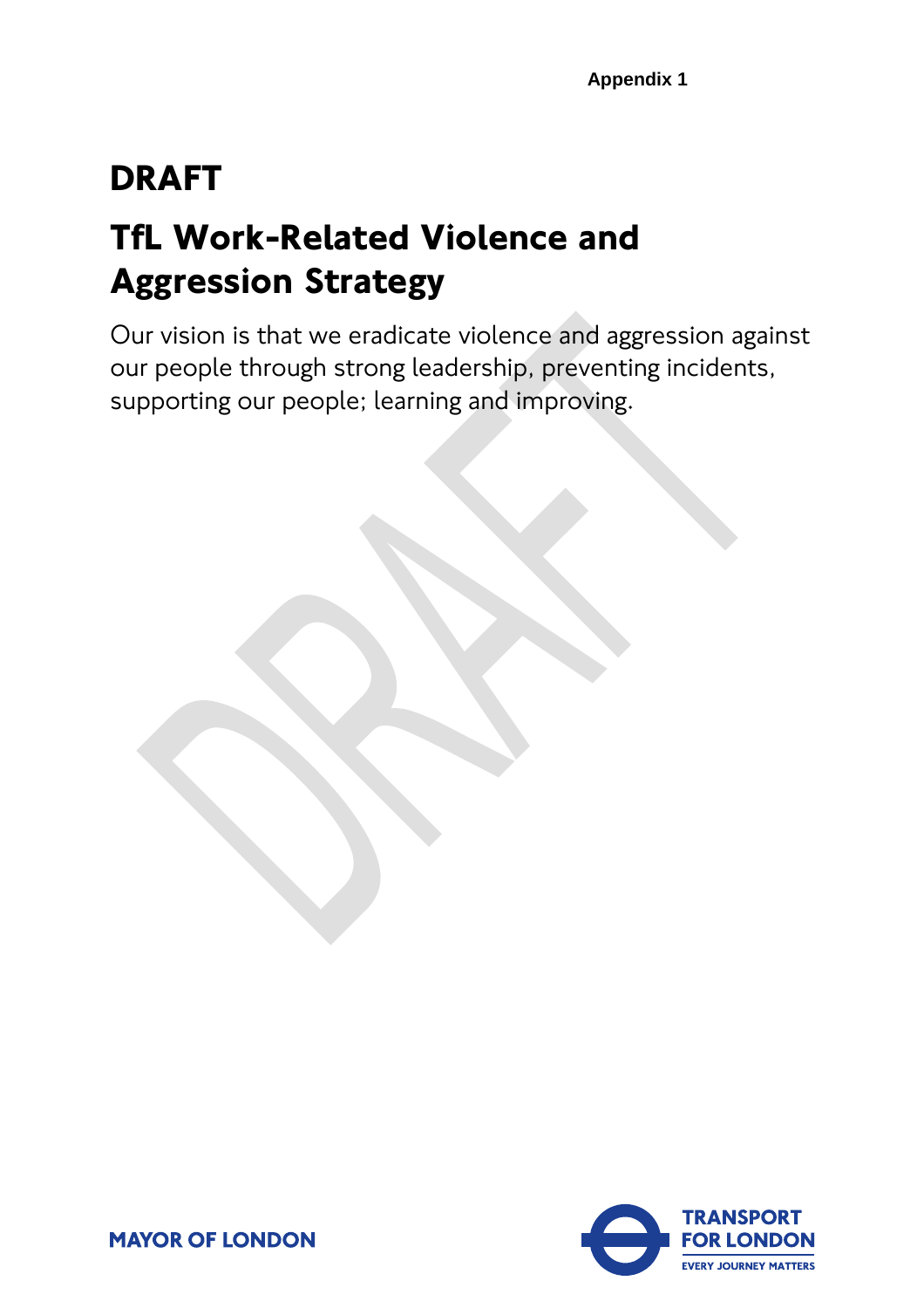## Table of contents

| $\mathbf{L}$                                                             | Introduction                                                                 | 3              |  |  |
|--------------------------------------------------------------------------|------------------------------------------------------------------------------|----------------|--|--|
| 2.                                                                       | Context                                                                      | 5              |  |  |
| $\overline{3}$ .                                                         | Challenge – what do we know about violence and aggression against our people | 6              |  |  |
| 4.                                                                       | Vision and leadership                                                        | $\overline{0}$ |  |  |
| 5.                                                                       | Prevent work-related violence and aggression                                 | 12             |  |  |
| 6.                                                                       | Support our people                                                           | 15             |  |  |
| 7.                                                                       | Learn and Improve                                                            | 18             |  |  |
| 8.                                                                       | Measuring our success                                                        | 20             |  |  |
| 23<br>Appendix A: Pan-TfL Work-related Violence and Aggression Framework |                                                                              |                |  |  |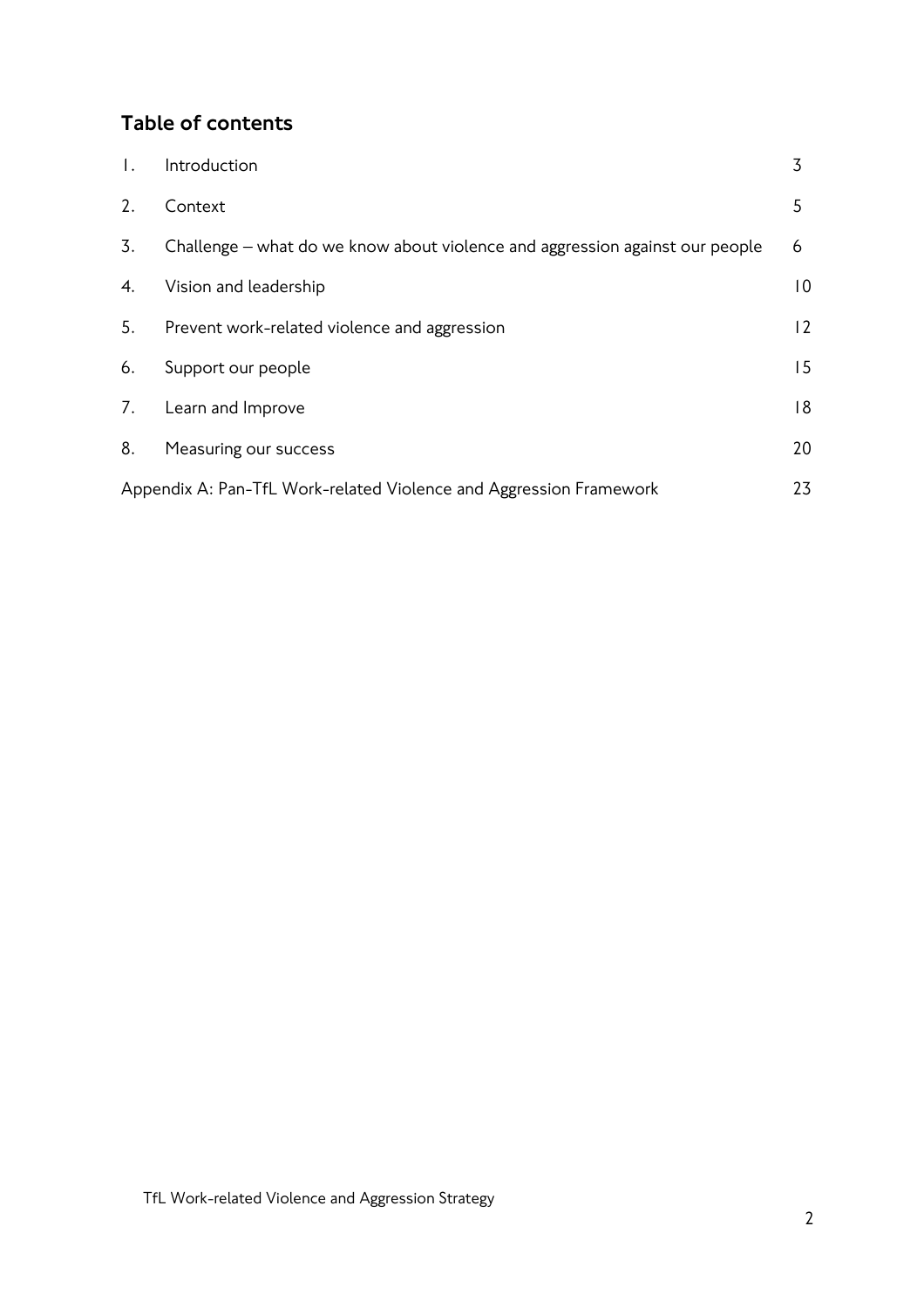## 1 Introduction

*Our people and trade unions have told us that they are concerned about the level of violence and aggression they are facing at work and the inconsistency in support for staff who are victims. This makes our people feel unsafe and affects their wellbeing, confidence, job satisfaction and motivation to provide excellent customer service and deliver a world class transport network.* 

*We are committed to eradicating violence and aggression against our people, tackling the causes and providing the best support to our people who experience this and continually learning and improving our approach to keeping our people safe. We will continue working with our Policing partners to catch and prosecute offenders and ensure there are consequences for their actions.*

- 1.1 As an organisation we view any level of work-related violence and aggression against our people as too high. Our people have the right to work without fear of being assaulted, abused or threatened. They should never accept this as part of their jobs. Despite significant efforts to improve safety, our people continue to be at risk of work-related violence and aggression. More needs to be done to ensure that our people are safe and that they feel safe and supported.
- 1.2 We have actively engaged with our operational and customer-facing people, including the workforces of our operators and contractors, and with trade unions to better understand their experiences of work-related violence and aggression and how being a victim affects them and their colleagues, and the travelling public/our customers. This has helped to shape a new organisational approach to work-related violence and aggression with a strong emphasis on preventing incidents from occurring in the first place; and improving the support we give to our people when they are a victim.
- 1.3 We are united with the Mayor, our operators and contractors, and the trade unions in wanting to do more for our people. This has led to the development of this first pan-TfL strategy which aims to eradicate work-related violence and aggression. This vision is in line with our commitments to Vision Zero and eliminating harm to all those that work or travel on our network.

#### **Defining work-related violence and aggression**

1.4 Work-related violence and aggression is any incident in which a person is abused, threatened or assaulted in circumstances relating to their work. Incidents where the person is targeted outside of work because they are seen to work on the transport network are also included. Work-related violence and aggression can take many forms including physical assault, spitting, verbal abuse, threatening behaviour, hate crime and sexual offences. It can occur in person, over the phone, in writing and through social media.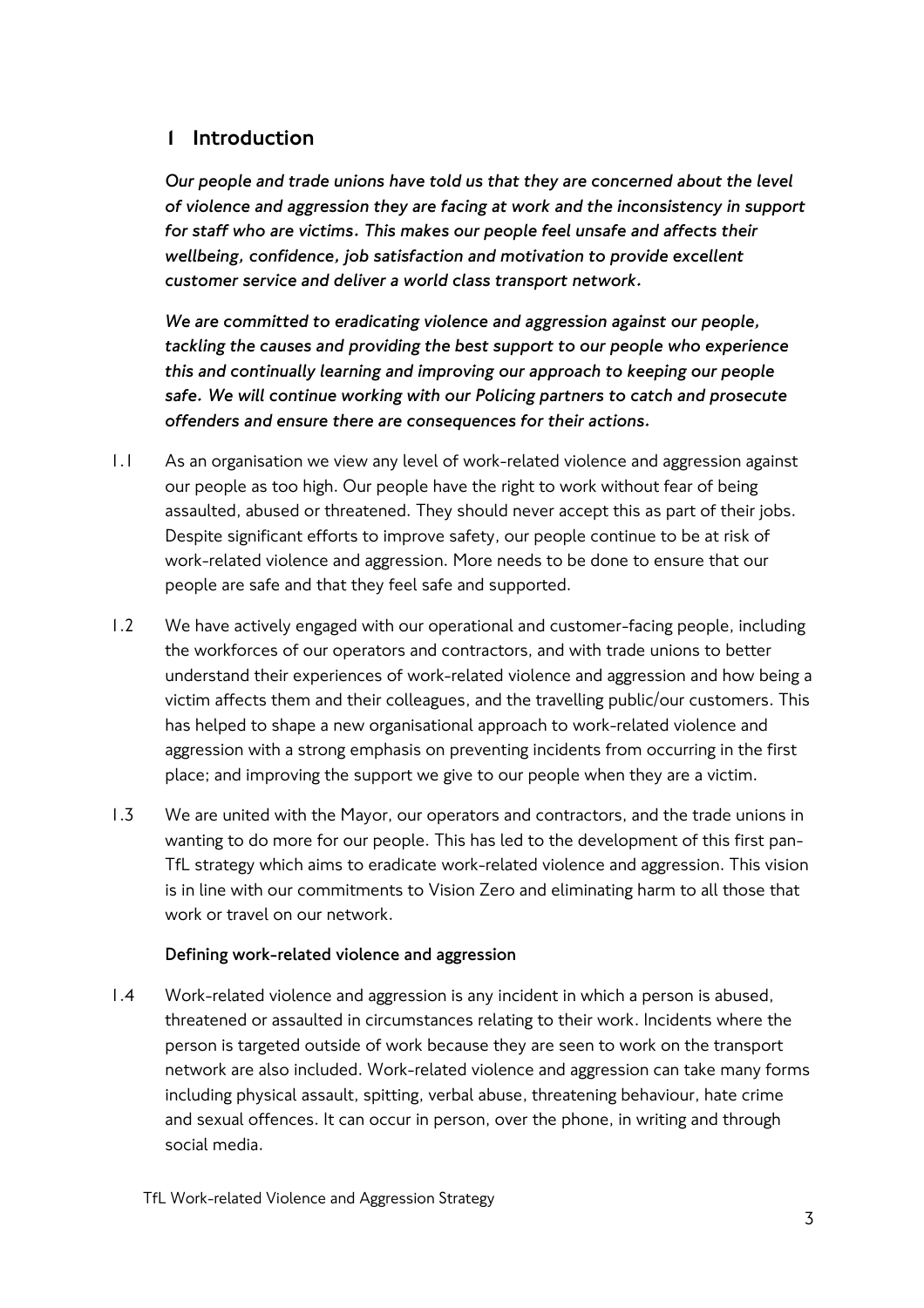#### **Current work-related violence and aggression activities**

- 1.5 This strategy builds on the work already underway to tackle work-related violence and aggression by TfL, our operators and contractors and our police partners.
- 1.6 TfL invests over £150m per annum in dedicated policing for our transport system. Our rail operators also contribute directly to the costs of policing their networks. This provides for around 3,000 police and police community support officers in the British Transport Police (BTP), City of London Police and the Metropolitan Police Roads and Transport Policing Command who are working alongside our own crime reduction, revenue, compliance and enforcement staff, to keep our people and passengers safe.
- 1.7 There are a wide range of measures in place to reduce the risk of assault and improve the safety of our people. These include risk assessments, staff safety and conflict avoidance training, guidance, emergency communications, spit kits, targeted problemsolving plans to tackle the triggers of work-related violence and aggression, body worn video, streamlined reporting systems, marketing and communication campaigns and our dedicated workplace violence support teams.
- 1.8 A review of our approach to tackling work-related violence and aggression identified pockets of best practice in preventing work-related violence and aggression and supporting our people, but overall found that our approach was inconsistent across the organisation was un-coordinated and the level of resources and effort did not match the extent of the risk.
- 1.9 This strategy will clearly identify what works and embed that across the organisation as part of a 'safety assurance' framework, co-ordinated with the existing safety management frameworks embraced across TfL.

#### **Purpose of this strategy**

1.10 This strategy takes an organisation-wide approach to eradicating **work-related** violence and aggression. Through strong leadership and working in partnership with our trade unions, our people, our operators and contractors and the police, we will prevent violence and aggression, better support our people and continually learn and improve how we do this.

#### **Scope of this strategy**

1.11 The strategy covers all our people, including those who work directly for TfL, those who work for our operators under the TfL roundel, those who work for our contractors and those we regulate to provide transport services. We will work closely with our operators and contractors to ensure that we put the safety of our people and our customers first.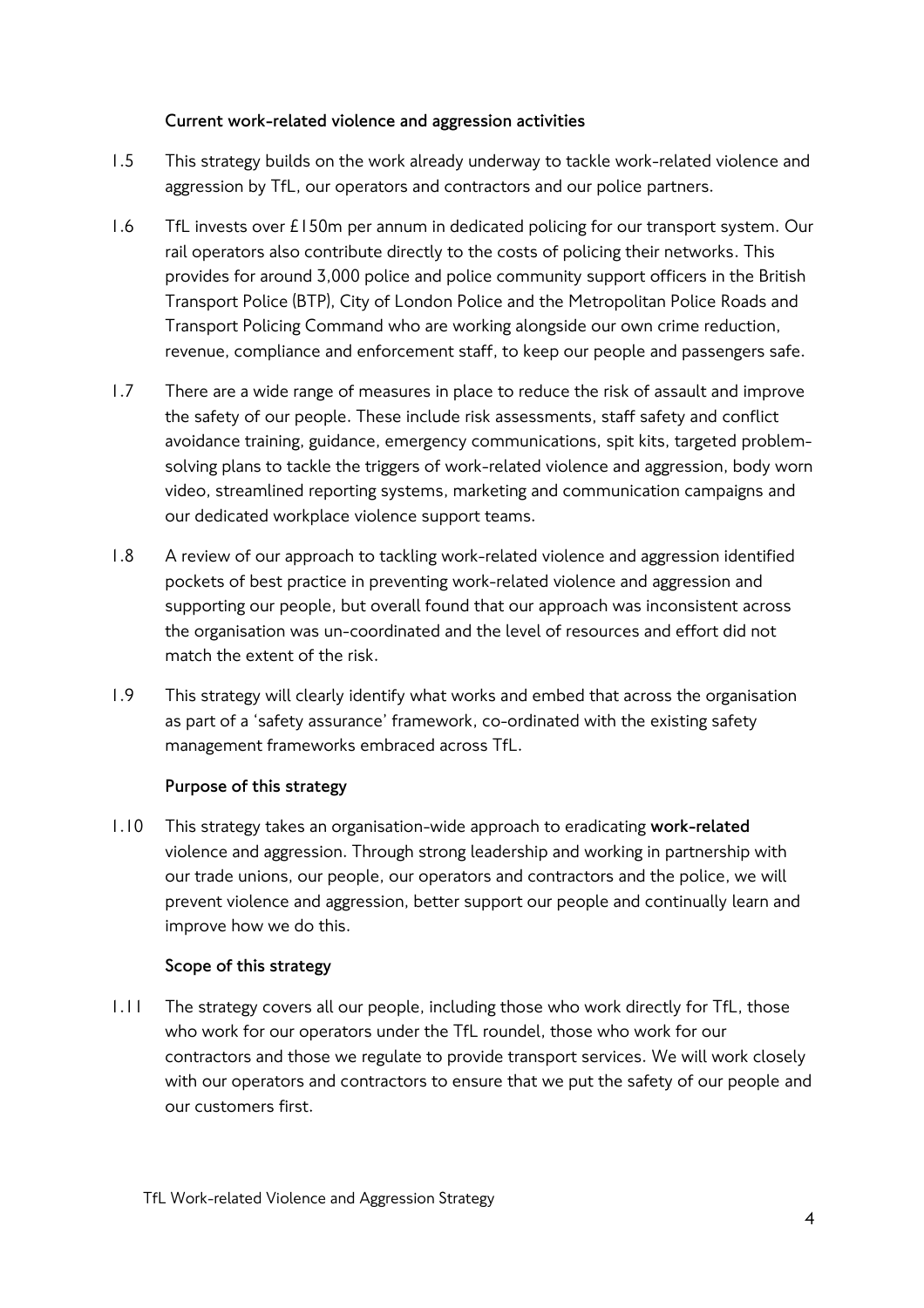|                         | TfL directly employed<br>staff                                                                                                                                                                                                                                                                                                                                                                                                                                                                                                                                                                                                   | Staff of our operators<br>(under the roundel)                                                                                                                                                                                                                                                                                                                                                                                                                                                                                                                                                                                                          | Staff of our<br>contractors                                                                                                                                                                                                                                                                                                                                                                                                                                                                                                                                                         | Regulated transport<br>providers                                                                                                                                                                                                                                                                                      |
|-------------------------|----------------------------------------------------------------------------------------------------------------------------------------------------------------------------------------------------------------------------------------------------------------------------------------------------------------------------------------------------------------------------------------------------------------------------------------------------------------------------------------------------------------------------------------------------------------------------------------------------------------------------------|--------------------------------------------------------------------------------------------------------------------------------------------------------------------------------------------------------------------------------------------------------------------------------------------------------------------------------------------------------------------------------------------------------------------------------------------------------------------------------------------------------------------------------------------------------------------------------------------------------------------------------------------------------|-------------------------------------------------------------------------------------------------------------------------------------------------------------------------------------------------------------------------------------------------------------------------------------------------------------------------------------------------------------------------------------------------------------------------------------------------------------------------------------------------------------------------------------------------------------------------------------|-----------------------------------------------------------------------------------------------------------------------------------------------------------------------------------------------------------------------------------------------------------------------------------------------------------------------|
| Number                  | C13,000                                                                                                                                                                                                                                                                                                                                                                                                                                                                                                                                                                                                                          | C29,000                                                                                                                                                                                                                                                                                                                                                                                                                                                                                                                                                                                                                                                | C1,000                                                                                                                                                                                                                                                                                                                                                                                                                                                                                                                                                                              | C107,000                                                                                                                                                                                                                                                                                                              |
| Example<br>roles        | LU customer service<br>assistants, Train<br>operators, revenue<br>inspectors, bus station<br>controllers, operational<br>officers, renewals,<br>enhancements and<br>major projects, Dial-a-<br>Ride staff, call centre<br>assistants, consultation<br>and engagement                                                                                                                                                                                                                                                                                                                                                             | Bus drivers, staff<br>working for our train,<br>tram and river<br>operators<br>/concessions, Emirates<br>Airline                                                                                                                                                                                                                                                                                                                                                                                                                                                                                                                                       | Cleaners, security,<br>cycle hire,<br>construction and<br>highways<br>contractors                                                                                                                                                                                                                                                                                                                                                                                                                                                                                                   | Taxi drivers and<br>private hire drivers                                                                                                                                                                                                                                                                              |
| TfL's<br>responsibility | We will meet our<br>obligations as an<br>employer under Health<br>and Safety at Work Act<br>(HSWA) 1974.<br>We will work with the<br>police and our partners<br>to prevent incidents.<br>We will provide our<br>people with the training,<br>guidance, personal<br>safety equipment to do<br>this and make it easier to<br>report incidents if they<br>do happen.<br>Following an incident,<br>we will support our<br>people and enable their<br>managers to support<br>physical and mental<br>recovery.<br>We will support police<br>investigations, bring<br>offenders to justice,<br>including accompanying<br>them to court. | We will work with our<br>concessions/operators,<br>the police and our<br>partners to prevent<br>incidents.<br>We will encourage our<br>operators to provide<br>their staff with training,<br>personal safety<br>equipment and make it<br>easier for them to<br>report incidents if they<br>do happen.<br>Following an incident,<br>we will help our<br>operators to support<br>their staff through their<br>recovery and police<br>investigation and the<br>judicial process.<br>We will share learning<br>and best practice on<br>prevention and support<br>activities to drive<br>forward our ambition of<br>eradicating violence<br>and aggression. | We will work with<br>our contractors,<br>the police and our<br>partners to prevent<br>incidents.<br>We will encourage<br>our contractors to<br>provide their staff<br>with training,<br>personal safety<br>equipment and<br>make it easier for<br>them to report<br>incidents if they do<br>happen.<br>Following an<br>incident, we will<br>work with our<br>contractors to<br>support their staff<br>through their<br>recovery, police<br>investigation and<br>the judicial process.<br>We will share<br>learning and good<br>practice on<br>prevention and<br>support activities. | We will provide<br>licensees with<br>guidance on strategies<br>for reducing the risk of<br>violence and<br>aggression; how to<br>report incidents to the<br>police; and<br>information on the<br>judicial process.<br>We will use our<br>regulatory powers to<br>support drivers to<br>work in a safe<br>environment. |

# 2 Context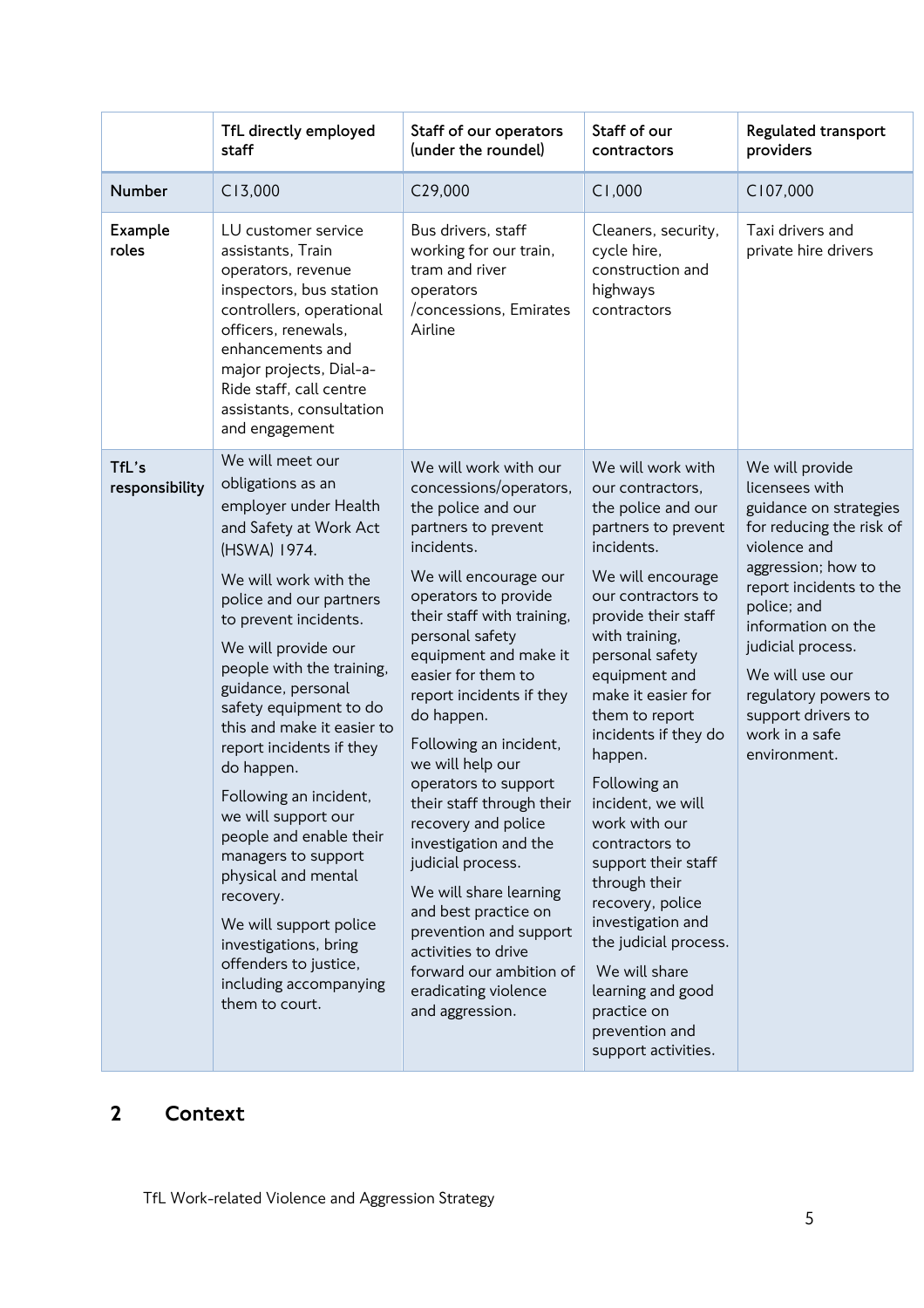- 2.1 Our operational and customer-facing people and trade unions tell us that concerns over work-related violence and aggression on rising. Our own data shows that in Quarter 2, 2019/20 there was a 23 per cent increase in reports of aggression and abuse towards our people compared to the same period last year. This should be read in the context of rising violent crime in London and across the UK and what has been perceived as an increased normalisation of intolerance in society. The issue therefore is not new, and is not specific to the transport sector.
- 2.2 For example, the NHS has recently announced its strategy to better protect the NHS workforce against deliberate violence and aggression from patients, their families and the public. The National Police Chiefs' Council, on behalf of all chief constables, has commissioned an urgent review of officer safety after recent serious attacks on police officers and a recorded national increase in officer assaults. The Rail Delivery Group and the BTP have established a national work-related Violence Strategic Group with representation from TfL and train operating companies to reverse the upward trend in work-related violence and aggression against rail staff. We will work with and learn from these organisations about how to best protect and support our people.
- 2.3 The safety of our workforce and our customers is our highest priority. The Mayor's [Transport Strategy](https://www.london.gov.uk/what-we-do/transport/our-vision-transport/mayors-transport-strategy-2018) recognises that being safe and feeling safe when travelling around London should be a right for everyone and sets out investment in new infrastructure, service enhancements and staff training to develop a safer and more secure public transport system. [Vision Zero,](https://tfl.gov.uk/corporate/safety-and-security/road-safety/vision-zero-for-london) a key Transport Strategy ambition, seeks to eliminate deaths and serious injuries on the transport network with a shared responsibility to reduce danger and the fear it creates. The Vision Zero approach applies both to users of the transport network and to people working on the network.
- 2.4 Across our organisation we are working to improve the safety and security and wellbeing of our people. This strategy aligns with our 'Everyone home safe and healthy every day' health and safety strategy, our wellbeing strategy and our customer strategy. These strategies all have a shared aim of looking after our people and making the transport system a safer and more pleasant place to work and travel. We have a legal duty under Health and Safety at Work Act (HSWA) 1974<sup>1</sup> to protect our employees from stress at work by assessing risks, including the risk of violence, and acting on this assessment. Experience of violence and aggression at work is a key contributor to stress. We also have a legal duty under section 17 of the Crime and Disorder Act to prevent crime and disorder as we exercise our functions. Threats to our staff, and the anti-social behaviour that is the common trigger for work-related violence, cast a shadow over our transport system and deter more people from using our networks.

 $\overline{\phantom{a}}$ <sup>1</sup> <http://www.hse.gov.uk/violence/toolkit/legislation.htm>

TfL Work-related Violence and Aggression Strategy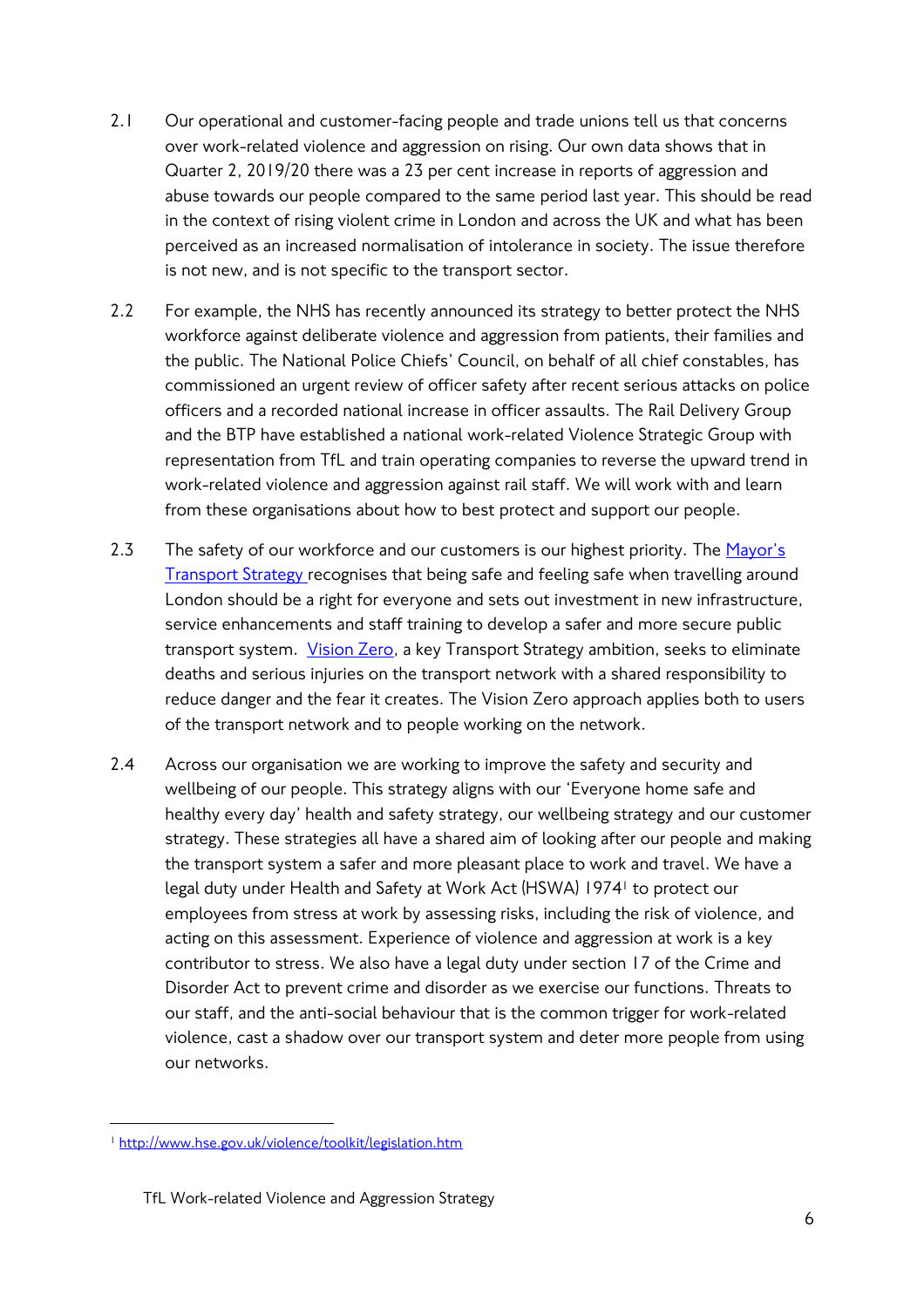## 3 Challenge – what do we know about violence and aggression against our people?

- 3.1 Our transport network remains a safe, low-crime environment. In 2018/19 there were 8.7 crimes per million passenger journeys on our public transport networks, the majority of these being theft offences. However, despite serious violence remaining rare on our network, we have seen an increase in reports of low-level violence, aggression, hate crime and threatening behaviour over recent years. While measures to tackle this are having a positive impact, we know that our people are still too often bearing the brunt of people's violent and aggressive behaviour.
- 3.2 Our people have also told us that they don't feel safe and they don't feel confident doing aspects of their jobs because of fear of being assaulted. Incidents of workrelated violence and aggression and fear of assault can have a significant and debilitating impact on our people. Our female staff tell us that they sometimes experience aggression as misogyny or as sexual harassment. Many of our staff from diverse backgrounds experience aggression as hate crime. The cumulative impact of this is taking its toll on our workforce.
- 3.3 TfL Occupational Health has reported common themes of staff feeling let down and angry that the organisation didn't protect them; an ongoing sense of threat, feeling vulnerable, feeling that the organisation doesn't care and made to feel that they are to blame. Victims are reporting issues of increased anxiety, sleeplessness, anger and unwanted memories of the incident. It is affecting both their work life and their personal life.
- 3.4 Last year, there were some 4,500 incidents of violence and aggression against our employees and the employees of our operators and contractors. Of these, around 30 per cent were physical assaults. TfL employees reported around 2,500 incidents, of which 28 per cent were physical assaults; employees of our contractors and operators reported around 2,000 incidents, of which 34 per cent were physical assaults.
- 3.5 TfL reporting systems record a higher number of incidents than police data. There are numerous reasons for this – not all incidents are reported to the police and not all incidents will meet the threshold for being recorded by the police as a crime.
- 3.6 In 2018/19, just over 2,800 violent and serious public order offences<sup>2</sup> against our people (including those working for our bus, train, tram and DLR operators) were reported to police, a four per cent overall increase from the 2017/18 financial year (figure 1).

 $\overline{a}$ 

<sup>2</sup> Public order offences include the use of threatening and words or behaviour causing harassment, alarm or distress and drunk or disorderly behaviour.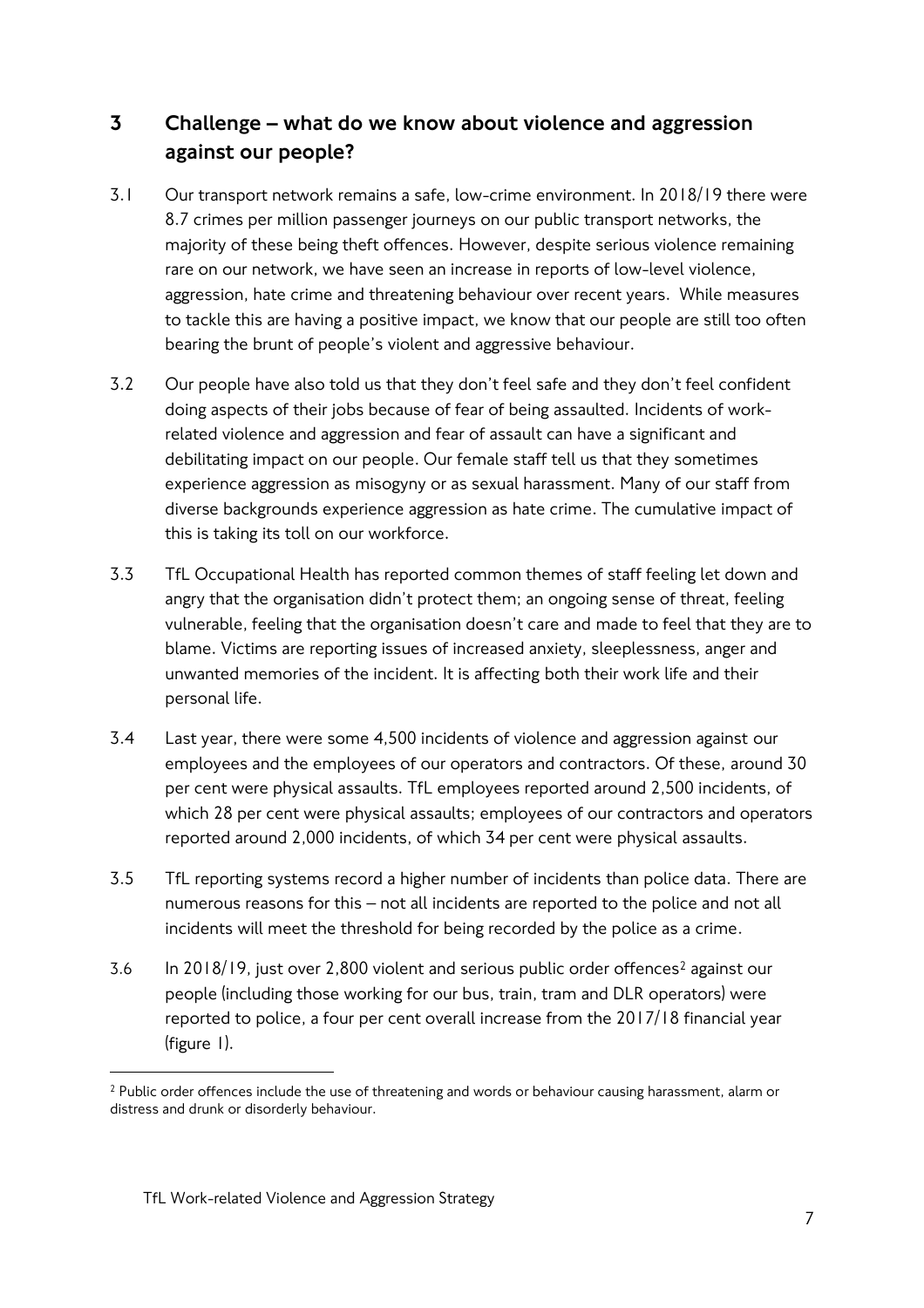

**Figure 1: Offences against staff reported to police over 2017/18 and 2018/19 financial years** 

- 3.7 Over the 2018/19 financial year, around 20 per cent of work-related violence and aggression incidents reported to the police were recorded as hate crimes. Hate crime is criminal behaviour motivated by prejudice on the basis of race, religion, sexual orientation, gender identity or disability. It is an aggravating factor in work-related violence and aggression which has a disproportionate impact on its victims as they are being attacked for a personal characteristic. Reported sexual offences remain low, averaging just over two reported offences per month, but we hear from our female staff that they are regularly subjected to sexual harassment.
- 3.8 The positive outcome/detections rate for victims of violent or serious public order offences reported to the police was 18 per cent in 2017/18 and 20 per cent in 2018/19. In these cases, the offender was identified, and action was taken against them. The positive outcome/detections rate is higher for violence with injury offences.

**Figure 2: Positive outcomes/detections for offences against staff for 2017/18 and 2018/19 financial years<sup>3</sup>**

 $\overline{\phantom{a}}$ 

<sup>&</sup>lt;sup>3</sup> Final strategy to include data on outcomes for most similar violent crime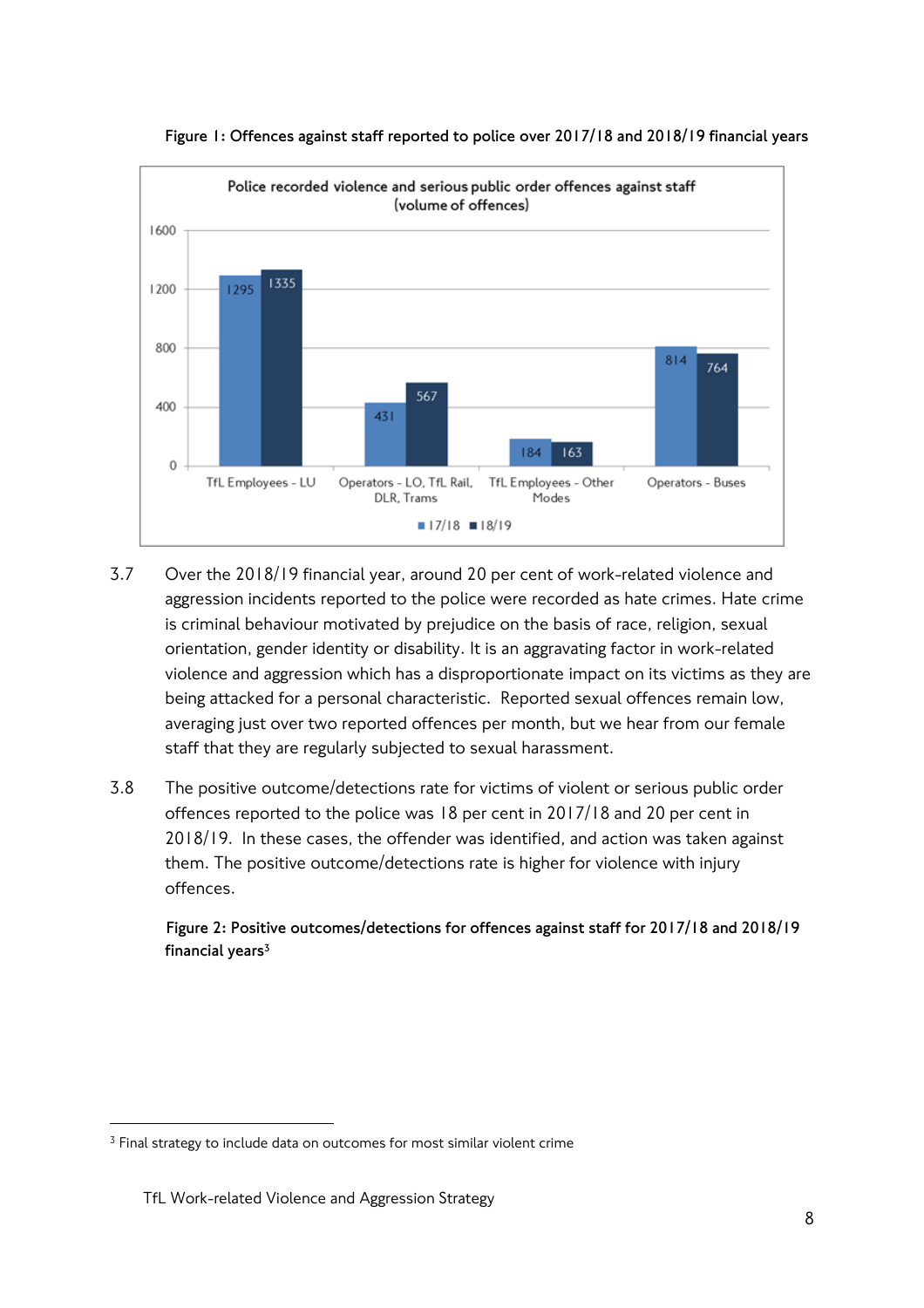

- 3.9 The triggers for work-related violence and aggression vary. They can vary depending on the job role, the time of day, as well as other external or environmental factors. Fare evasion and fare disputes are the most common trigger of work-related violence and aggression affecting our people. On London Underground, for example, over 70 per cent of incidents happen in the ticket hall, with 40 per cent in total at the gate line. Other common triggers include alcohol and drunkenness, network disruption, aggressive begging and anti-social behaviour (any behaviour that causes alarm or distress).
- 3.10 We recognise that much of the work-related violence and aggression our people face goes unreported. Our operational and customer-facing people have told us that they frequently don't report incidents with reasons given including the time taken to report, an acceptance that it is part of the job and perceptions that it won't be taken seriously or result in any action. We must work to change this.
- 3.11 We know from our research that violence, aggression and threatening behaviour is also a top concern for our customers, along with drunken behaviour/people drinking alcohol and antisocial behaviour. TfL and police action to tackle these issues will reduce risk to our staff and improve customer and staff perceptions of safety.
- 3.12 Data on the scale and nature of work-related violence and aggression across our networks is limited. Our understanding of the nature, frequency and impact of workrelated violence and aggression needs to improve. Through this strategy, we aim to improve reporting and analysis of incidents, through improvements to reporting systems and processes, case management and dedicated analytical resource, to have a strong evidence base to inform our prevention activities.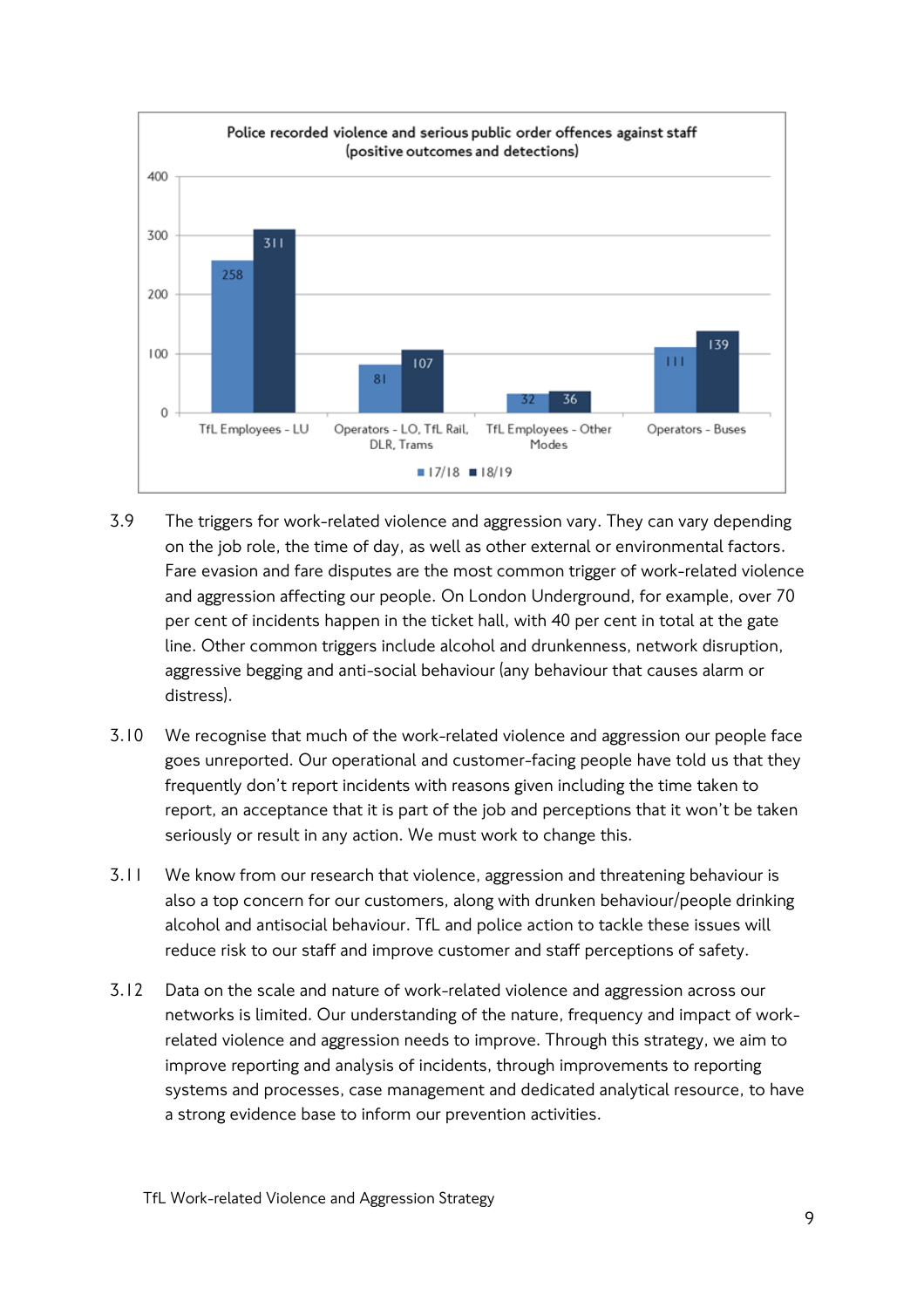## 4 Vision and leadership

#### **Our vision is that we eradicate work-related violence and aggression**

- 4.1 We are adopting the Vision Zero approach in seeking to eradicate violence and aggression against our people. It is neither inevitable nor acceptable that our people should face violence and aggression at work. Our people should feel safe and supported at work. We can only achieve our vision through strong leadership. The Mayor, our Board and our Leadership Team have made a commitment to our people and trade unions that we will do more and do better in tackling work-related violence and aggression. This first pan-TfL strategy to eradicate work-related violence and aggression is evidence of that commitment. We will put the safety of our people first and ensure we have the structures, resources and processes in place to protect them.
- 4.2 We, along with our operators, contractors and our policing partners, pledge to our people to: work together to prevent incidents; better support our people when they are victims, pushing for the toughest penalties for offenders; listen to their feedback; and work with them to achieve our vision of eradicating work-related violence and aggression.
- 4.3 The pledge below will be communicated to our directly employed staff and those of our operators and contractors: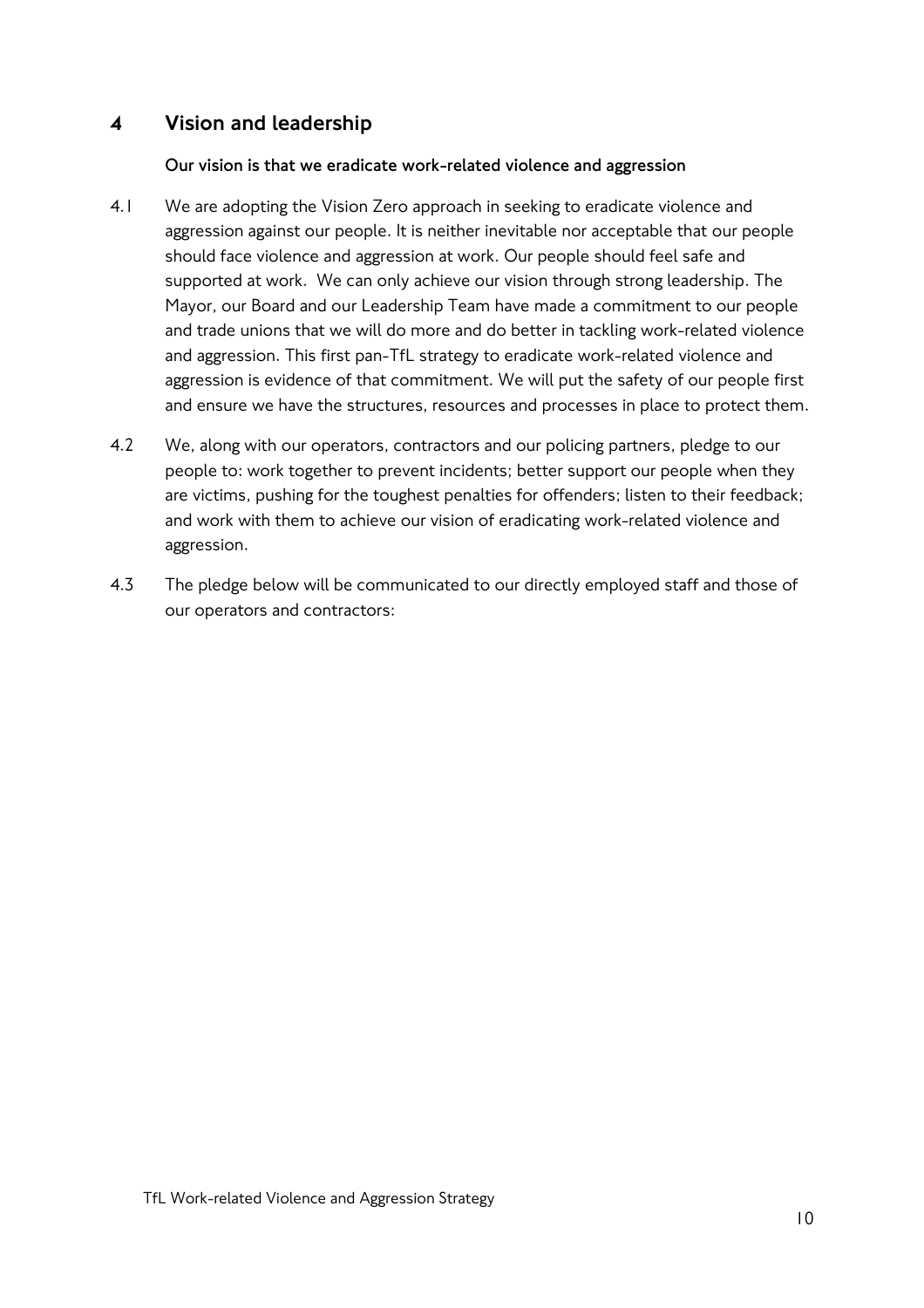# **Experiencing violence and aggression** is not part of your job

We are working together to improve your personal safety at work. Our vison is to eradicate work-related violence and aggression. We are putting measures in place to reduce the risk of violence happening.

If you do experience violence or aggression while doing your job we will support you.

Working together we will take action to prevent work-related violence and aggression by:

- Putting your personal safety first
- Investing in equipment and training where this reduces risk
- Tackling the causes and triggers that can lead to violence and aggression

Working together we will better support you when you experience work-related violence and aggression by:

- Taking all reports seriously and investigating them
- Providing excellent support and care to help you to recover physically and mentally
- Helping you to report incidents and support you through investigation and court processes
- Working to bring offenders to justice, pushing for the strongest penalties possible
- Keeping you updated on your case

We will listen to your feedback and work with you to achieve our vision of eradicating violence and aggression.

This is our pledge to you as employees of TfL, its operators and contractors

 $\overline{\phantom{a}}$ 

TfL Work-related Violence and Aggression Strategy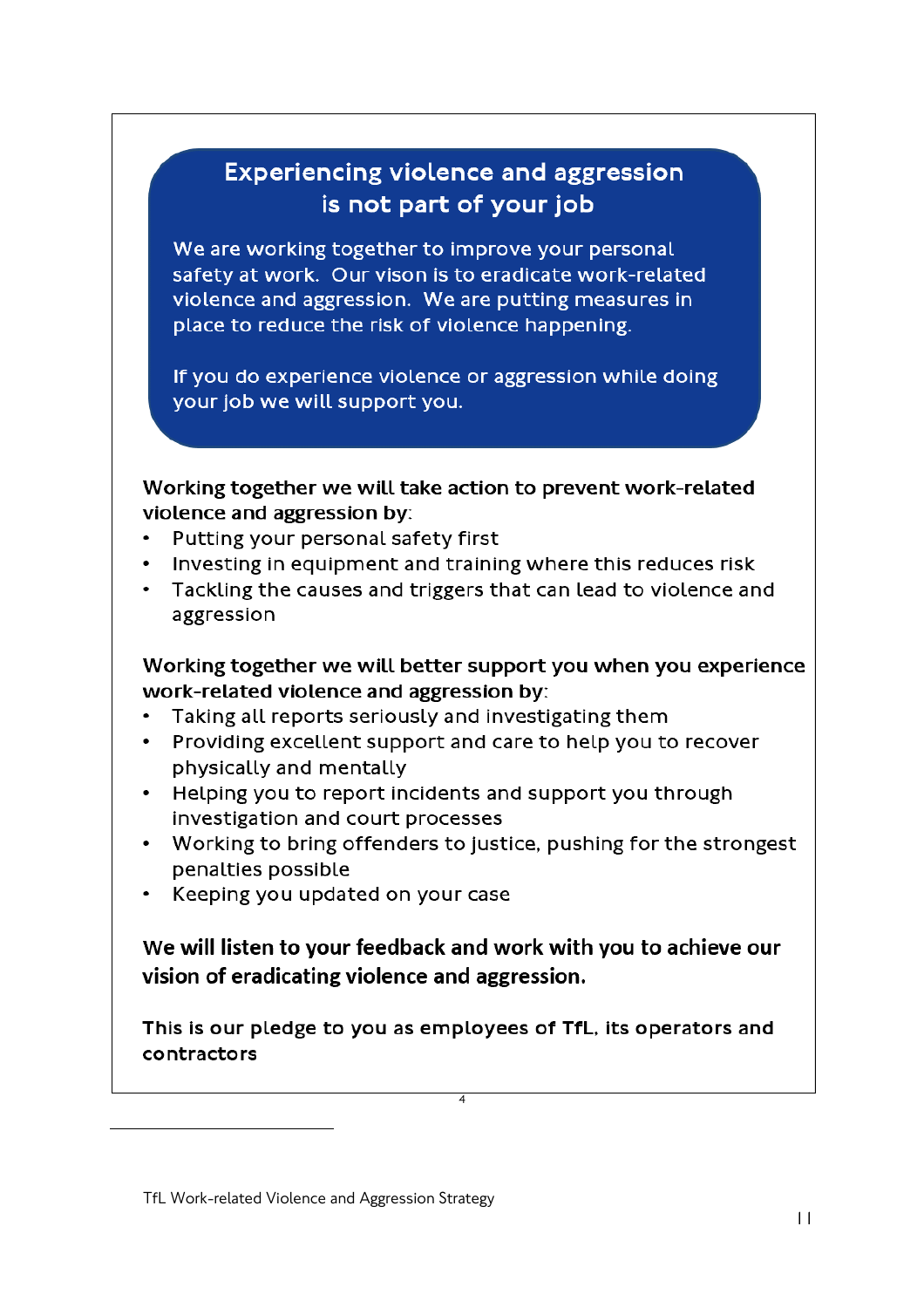4.4 We are doubling the size of our dedicated work-related violence teams to 22 people and bringing the Surface and London Underground teams together to create a single pan-TfL team to lead on the implementation of this strategy, provide excellent post incident support to our people and their managers and ensure we become a learning organisation. We will work to improve the support we give to our operators and contractors.

**Action 1. TfL, our policing partners, operators and contractors pledge to our people to tackle work-related violence and aggression. Action 2. We will double the size of our dedicated work-related violence team to 22 to** 

## 5 Prevent work-related violence and aggression

**lead on the implementation of this strategy.**

*As an organisation, we must seek to eradicate violence and aggression against our people by tackling the most common causes; investing in equipment and training that reduces the risk of incidents occurring; working with our police partners to improve visibility, engagement and support for our people; and providing clear communications to our customers that we will not tolerate violence and aggression against our people and will push for the strongest penalties against offenders.* 

**Tackling the common causes of work-related violence and aggression**

- 5.1 Our people have told us that too many transport users feel they can get away with not paying to use our transport network or act in an antisocial or threatening manner without any consequences.
- 5.2 Our operational and customer-facing people undertake many different roles and the triggers that lead to violence and aggression and the actions we can take to prevent this will differ. We will adopt an evidence-led approach for tackling the most common causes of violence and aggression against our people, working with the police and other partners. We will involve our people in the development of strategic and local problem-solving plans.
- 5.3 Fare evasion and revenue disputes are a major trigger for violence against customerfacing staff on London Underground and our contracted rail services, for our revenue protection staff and for bus drivers. We are taking an organisation-wide approach to tackling fare evasion, which will protect our income and reputation as a world class transport provider and help to reduce conflict with our people. We are working with the police to deal with the blatant fare evasion and antisocial behaviour where people are jumping over barriers or pushing through gate lines or onto the bus.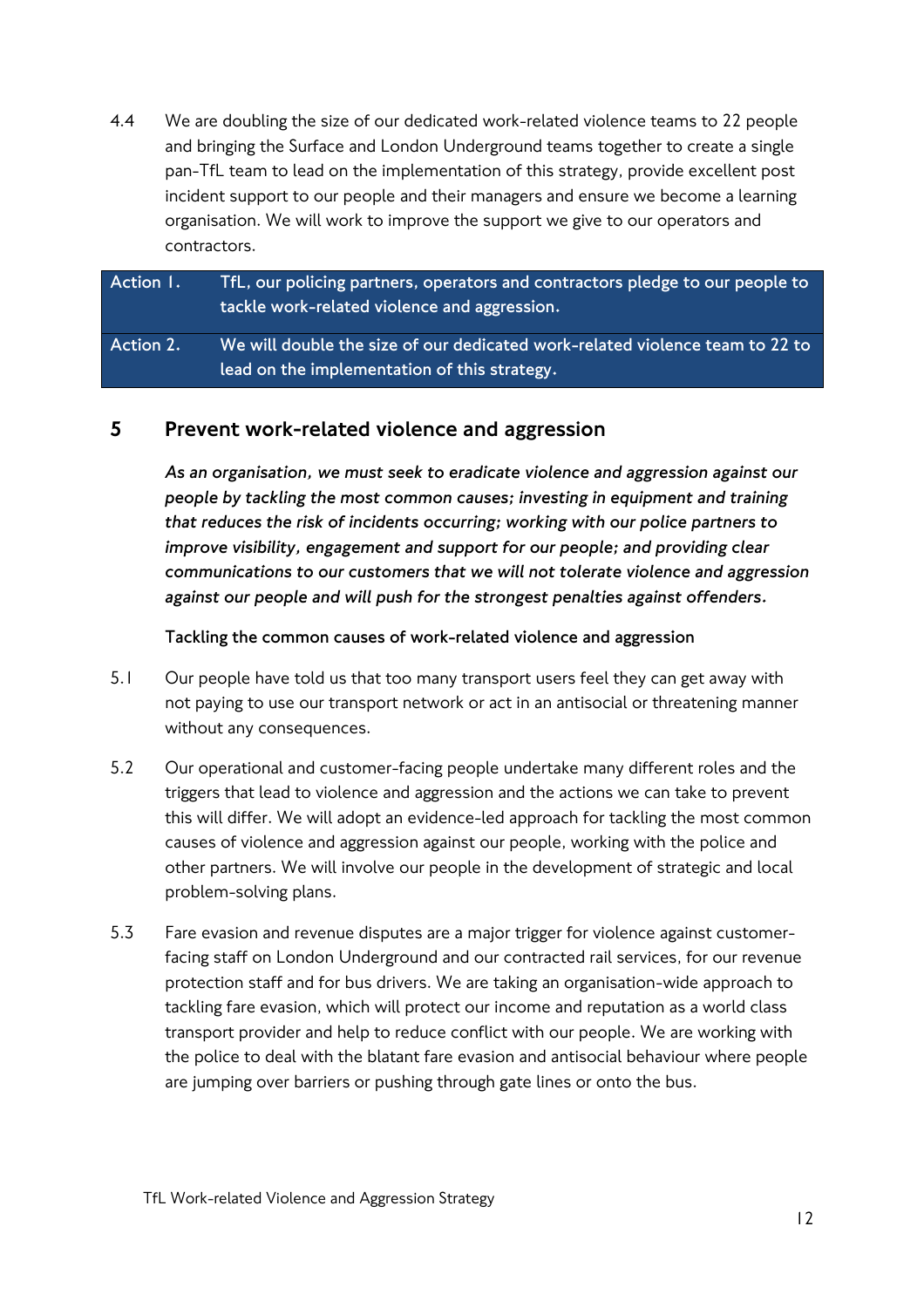## **Action 3. We will work closely with our people and our partners to address the common causes of violence and aggression through effective, coordinated action.**

## **Maximise visibility of police and uniformed enforcement staff**

- 5.4 We recognise that the presence of police and uniformed enforcement staff provides a visible deterrent to crime and antisocial behaviour and provides reassurance and support to our customers, operational and customer-facing people.
- 5.5 We will continue to invest in dedicated policing for our transport network and work with our police partners to prevent work-related violence and aggression and maximise police visibility and engagement with our people. We currently invest in around 3,000 officers in the British Transport Police, City of London Police and through the MPS Roads and Transport Policing Command. Tackling workplace violence and aggression will be a priority in their policing plans. In addition, we also propose to invest more in the British Transport Police to create a dedicated Workplace Violence and Aggression Task Force. This task force will provide a significant level of proactive policing at hotspot locations across London Underground, our rail, DLR and tram network.
- 5.6 We know we have to do more to prevent workplace violence and aggression, and the antisocial behaviour that can trigger incidents. We are proposing to strengthen our own operational capability to provide greater security across our network and support to our people and customers. We propose to recruit a new team in TfL's Directorate of Compliance, Policing and On-Street Enforcement (CPOS) of approximately 150 directly employed transport support and enforcement officers. This new team will deal with the common triggers of work-related violence, as well as giving support to our frontline people and providing greater visibility and reassurance across our entire public transport network. They'll provide a visible and reassuring presence, enforcing TfL bylaws and supporting local problem solving. They will work with our policing partners and with local communities to build our intelligence about the root causes of workplace violence and target our activity. These officers will act as 'capable guardians' and have powers, training and equipment to deal with antisocial behaviour and enforce TfL byelaws and regulations. The new team will begin being rolled out from spring 2020.
- 5.7 Given our people's concerns over the blatant fare evasion on London Underground we are proposing to increase the size of the London Underground Revenue Control Team and invest in 60 additional new Revenue Control Officers. These new additional roles would be focussed on providing a uniformed presence to deter fare evasion, allowing greater coverage across the network, taking action on fare dodgers and issuing penalty fares. They would complement our current team of expert revenue control inspectors (RCIs) who undertake a vital wider role covering intelligence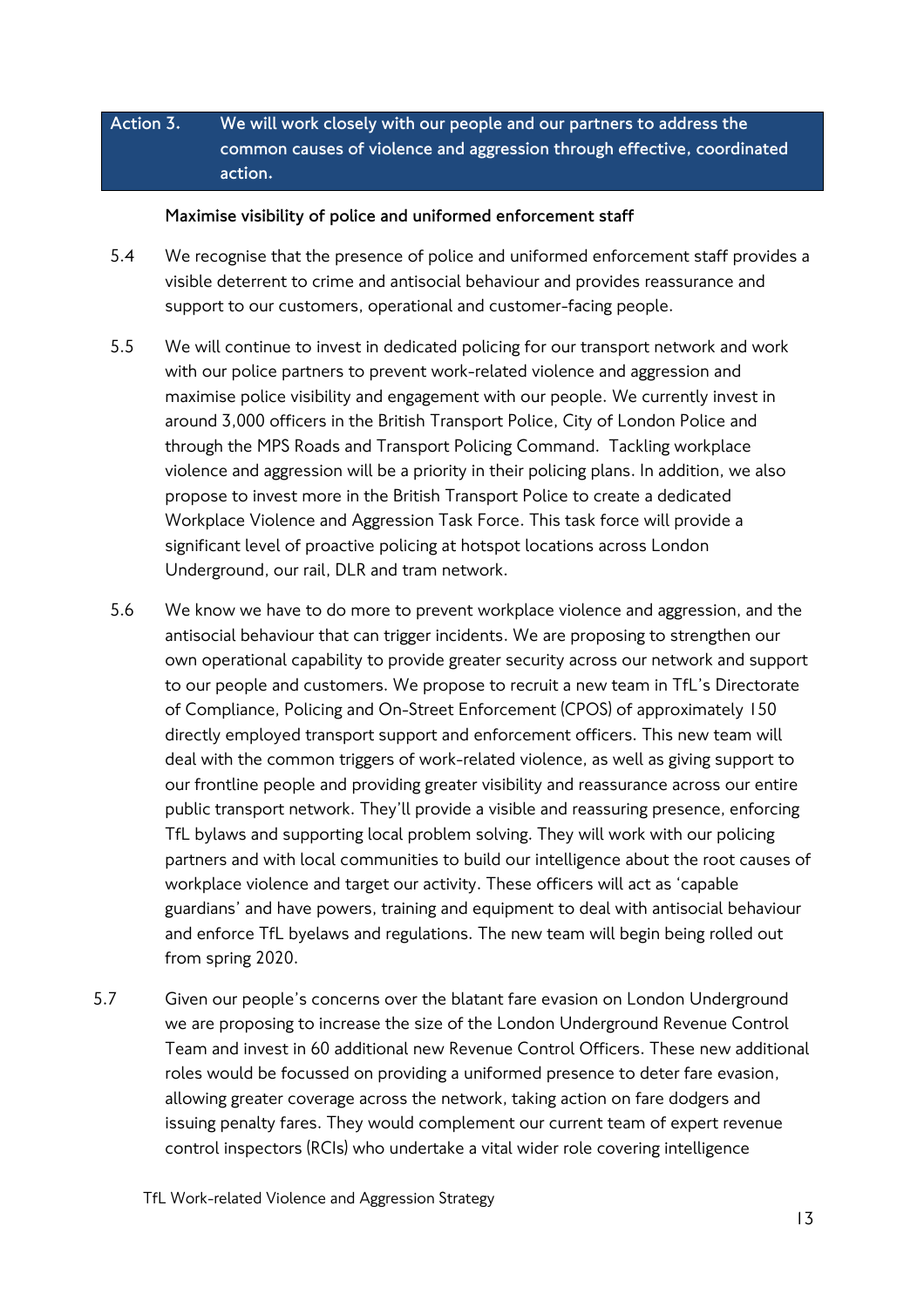gathering, investigations and support for prosecutions. The role of RCIs remains unchanged and these proposals recognise their unique skills and experience.

5.8 For revenue protection activity on London Buses, we have undergone a transformation in CPOS and created a new operational officer role. This means that there will be over 400 multi-functional officers that can be deployed more effectively across areas including revenue protection on London Buses. This provides flexibility and additional capacity for revenue activity on the bus network where this is needed.

## **Action 4. We will harness police support to reduce risk of harm and support our people.**

**Action 5. We will strengthen our own enforcement capability and invest in additional police officers to deal with the common triggers of work-related violence and aggression and to provide reassurance and support to our people.**

## **Invest in personal safety equipment**

- 5.9 Putting our people's safety first means investing in personal safety equipment where this reduces risk. Body worn video cameras have been proven to reduce staff assaults. A recent trial undertaken by the BTP, Cambridge University and the Rail Delivery Group showed that body worn videos reduced staff assaults by almost half. Our own experience in TfL shows that staff who wear body worn video generally feel safer and more confident. We are therefore investing in body worn video cameras for our directly employed people across the business, in line with operational requirements. We will encourage our operators and contractors to do the same for their employees where this is needed and where they haven't already done so.
- 5.10 We will continue to monitor improvements in technology, including CCTV, body worn video cameras, emergency communications and alarm systems and, where needed, develop business cases for investment.

## **Action 6. We will invest in personal safety equipment, such as body worn video cameras, in line with operational requirements.**

#### **Improve conflict management capabilities for operational and customer-facing staff**

- 5.11 Effective conflict management, de-escalation and personal safety training for staff can reduce the risk and severity of incidents. Our people have told us that they would like enhanced conflict management and resolution training and improved guidance for staff in operational and customer-facing roles.
- 5.12 We will improve the standard and consistency of training by ensuring that our people complete conflict management training that is appropriate for their roles and that this is refreshed on a regular basis.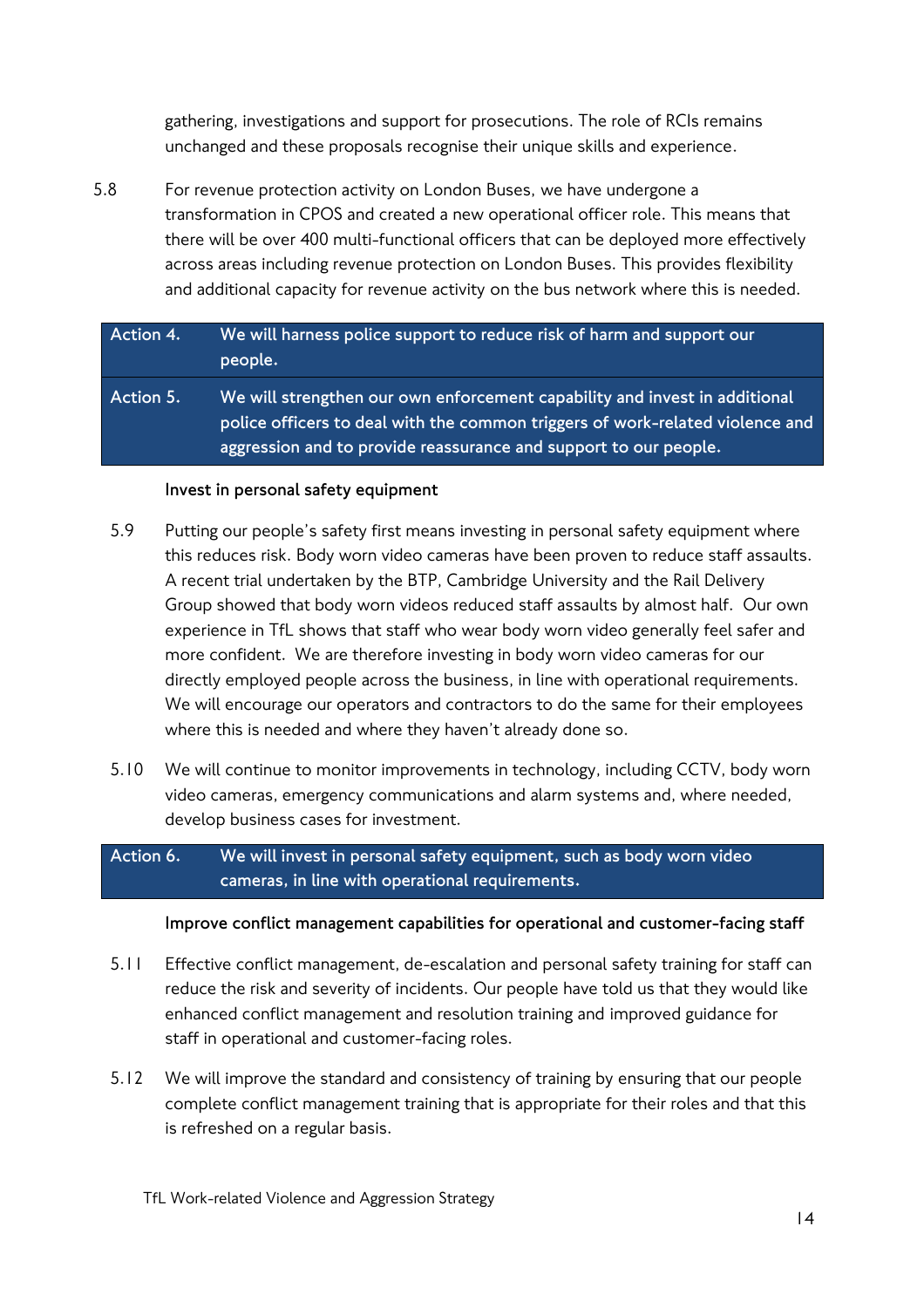- 5.13 We will learn from the Rail Delivery Group and Rail Safety and Standards Board's review of conflict management and safety training to identify best practice and act on and disseminate the findings of this review across TfL and with our contractors and operators. We will also encourage and work towards mandating appropriate training requirements for our operators and contractors where this is needed.
- 5.14 We will improve the guidance and information we provide to our people on workrelated violence and aggression by developing a single portal for all guidance. This will include developing guidance for staff who are subjected to abuse and intimidation online, over the telephone or in public forums about what to do, how to report incidents and what action we will take.
- 5.15 We will also produce guidance for people working for our operators and contractors and those people we regulate on strategies for reducing the risk of violence and aggression and where they should go for support, and will make this easily accessible to them.

## **Action 7. We will improve the consistency and standard of conflict management and de-escalation training and guidance for our people.**

## **Communications to customers**

- 5.16 Our people have told us that that they want us to take a stronger, zero tolerance approach to work-related violence and aggression and that they want more communications and information about what we are doing to tackle violence and aggression, as well as updates on our successes.
- 5.17 We will implement a communications and engagement plan to raise the profile of the impact work-related violence and aggression has on our people and what we are doing to tackle it.
- 5.18 We will make it clearer as part of our external customer communications that TfL does not tolerate violence and aggression against our staff and that we will take the strongest action possible against offenders. As part of this we will routinely publish successful outcomes against offenders to demonstrate that there are consequences for those that harm our people.
- 5.19 Our people told us that members of the public don't see them as real people that are worthy of respect. We will continue our communications that seek to 'humanise' our workforce and highlight the important role our people have in keeping London moving and supporting our customers. We will also take an evidence-led approach to customer communications and behaviour change initiatives, including research to understand what works and learning from other organisations.

**Action 8. We will use different communications channels to emphasise our zerotolerance approach to violence and aggression against our people.**

TfL Work-related Violence and Aggression Strategy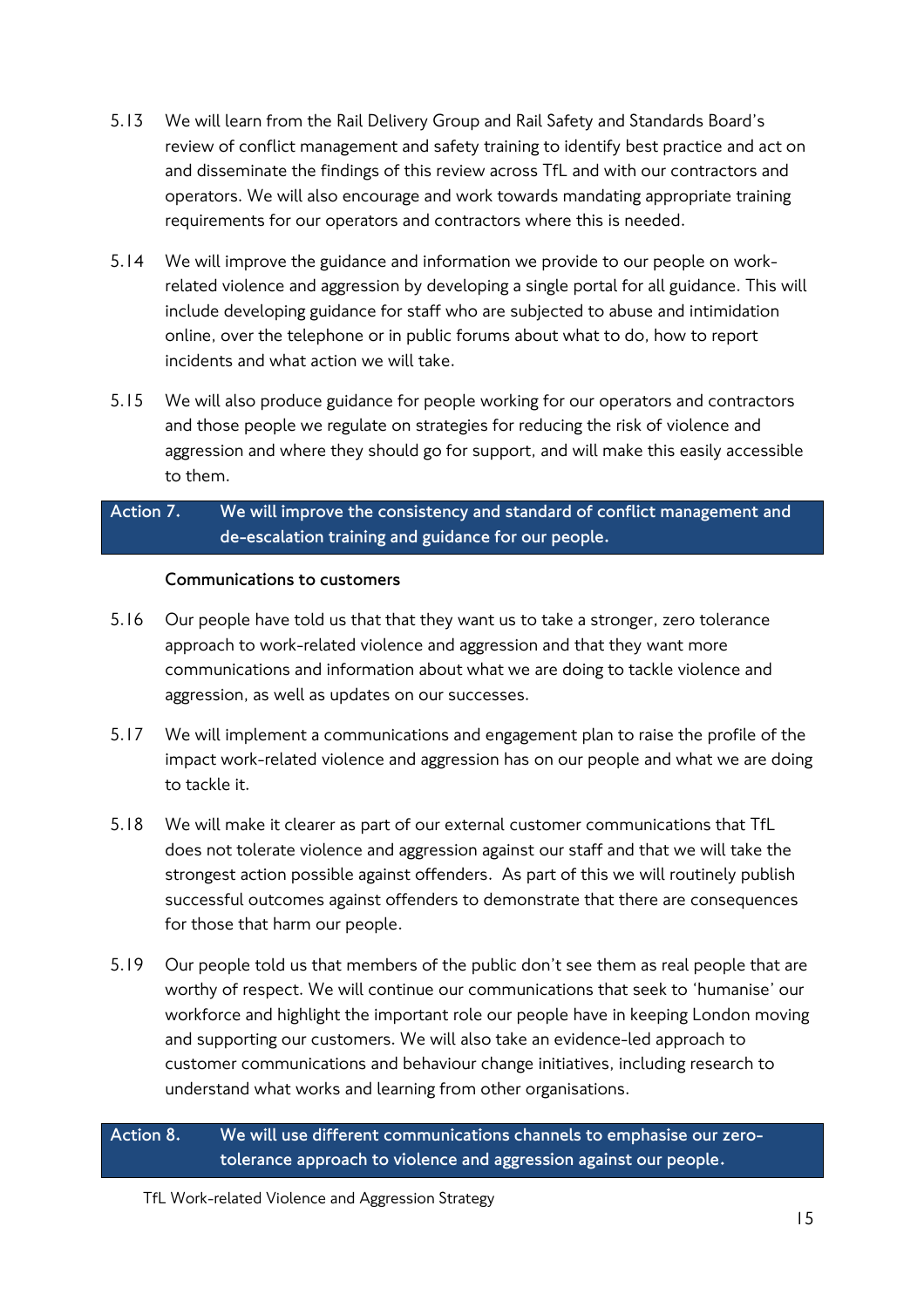## **Action 9. We will publicise successful outcomes against offenders to demonstrate that there are consequences for those who assault or threaten our people.**

## 6 Support our people

*We have a duty of care to our directly employed staff who are victims of* **workrelated** *violence and aggression, but we want to go further than this and provide more support to all staff working across our transport network. We will do this by making it easier to report incidents, provide advice for victims and their managers, enhancing peer support to aid wellbeing and return to work, and holding perpetrators to account.*

#### **Post incident support**

- 6.1 When our people are victims of work-related violence and aggression, they deserve the best support from us and our policing partners. As part of our pledge, we have committed to working with our operators, contractors and police partners to improve the support we provide. We have pledged to take all reports seriously and investigate them; provide excellent support and care to help our people recover physically and mentally; help our people to report incidents and support them through investigation and court processes and keeping our people updated on their case. This is what our people should expect.
- 6.2 We recognise that post incident support varies across our organisation and our operators and contractors. We, in TfL, will lead the way and work with our operators and contractors to improve the support we give to all our people impacted by workrelated violence and aggression.
- 6.3 In TfL, our dedicated work-related violence and aggression reduction and support team will provide one to one support and advice for our directly employed people following incidents and over time will make that support available to more people working for our operators and contractors. We will ensure that our directly employed people are given enough time in their working day to report incidents and to support investigations and any criminal justice processes. We will prioritise their welfare after an incident so that they feel cared for and have access to wellbeing support where this is needed. Staff in the work-related violence team will also accompany TfL staff to court, on their request. We will encourage our contractors and operators to do the same for their employees.
- 6.4 Our people have told us that they want their managers to be more empathetic and supportive. Managers have a key role in the mental and physical recovery of their staff and their return to work following an incident. TfL Occupational Health reported that it is the response of the manager that has the most significant impact on how a member of staff recovers from work-related violence and aggression. When staff are well-supported by their manager, they report feeling safe, cared for and understood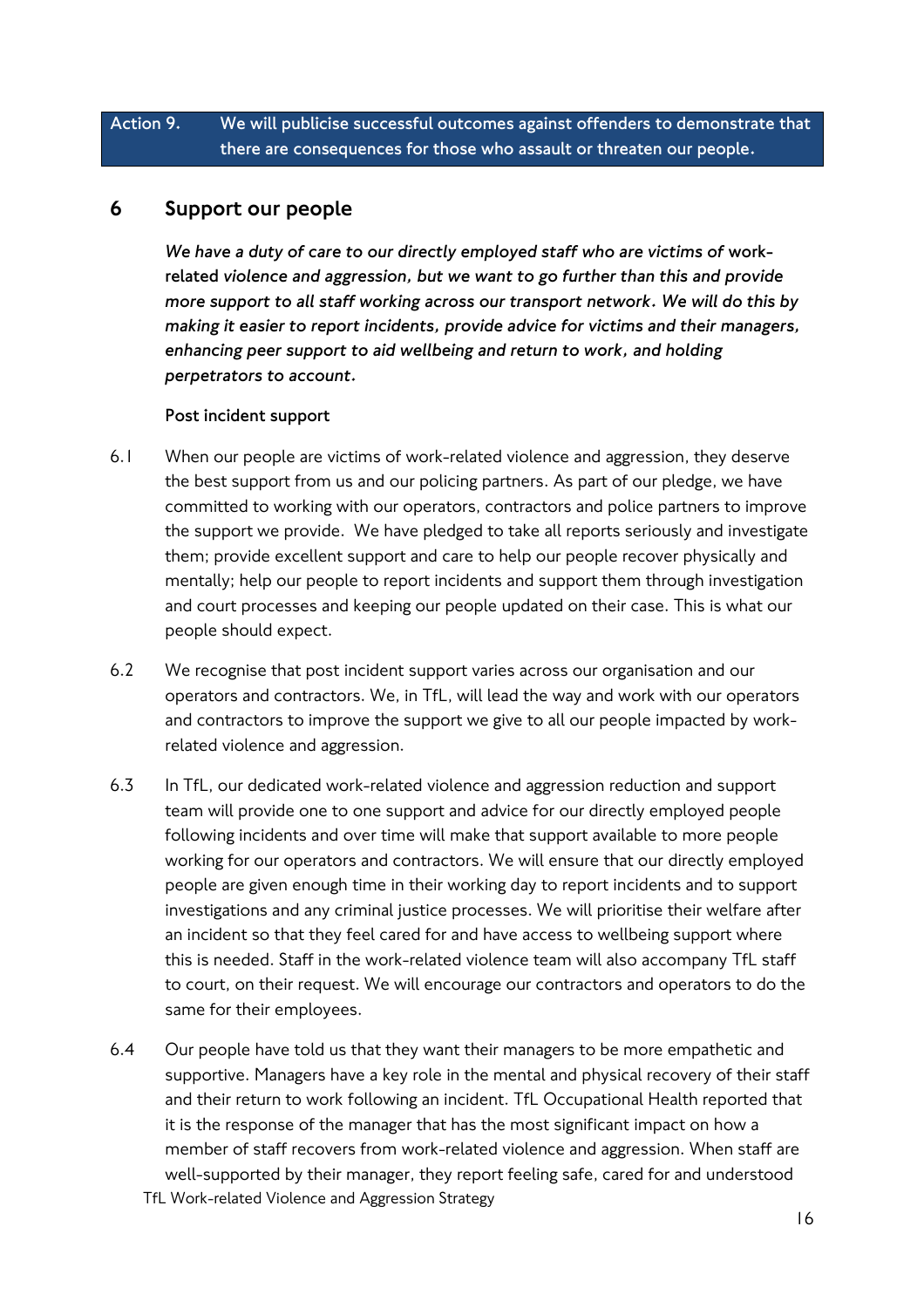when off work and when they return, and feeling that they have a sense of control on how and when they return to work. We need to do better to help our managers protect and support their teams. We will improve the guidance, training and information we give to managers and to how to support their staff following an incident.

- 6.5 We will work with the police to enhance the investigation of violence and aggression against our people and continue to provide support for their investigations including the provision of CCTV, body worn video and emergency communication recordings, Oyster details, witness statements and appeals for information.
- 6.6 Our people have told us that they would like more emphasis on mental health and peer support. In addition to the formal support from Occupational Health, our peer/trauma support programmes provide valuable support to our staff that have been impacted by work-related violence and aggression. It can sometimes be easier for our people to talk to and get help from trusted and trained colleagues who have shared similar experiences than it is from an occupational or mental health professional in the first instance. We will build on these successful, well managed peer support programmes by recruiting and training more colleagues to take part. We will share our learning and best practice with our operators and contractors and encourage them to introduce similar programmes if they haven't already done so.
- 6.7 We will improve our communications to our people by providing regular updates on our progress in how we are tackling work-related violence and aggression, supporting victims and with the actions we have taken to hold offenders to account.

| Action 10. | We will deliver on the commitments in our pledge and provide one to one<br>support and advice for victims of work-related violence and aggression and<br>their managers.                                                    |
|------------|-----------------------------------------------------------------------------------------------------------------------------------------------------------------------------------------------------------------------------|
| Action 11. | We will expand on our successful peer/trauma support programmes to aid<br>victim wellbeing and return to work.                                                                                                              |
| Action 12. | We will provide our people with regular updates on our work to tackle work-<br>related violence and aggression, how we are improving support for our<br>people and managers and the action we are taking against offenders. |

#### **Easier reporting and feedback on progress**

- 6.8 Our people have told us that reporting can be time consuming and have called on us to make it simpler and quicker to report incidents. They have told us that incidents often go unreported, that that they are concerned about the value of reporting incidents because of the lack of action and feedback when they do.
- 6.9 We will improve the reporting and recording of incidents of violence and aggression by reviewing and standardising our reporting processes and systems to make it easier to

TfL Work-related Violence and Aggression Strategy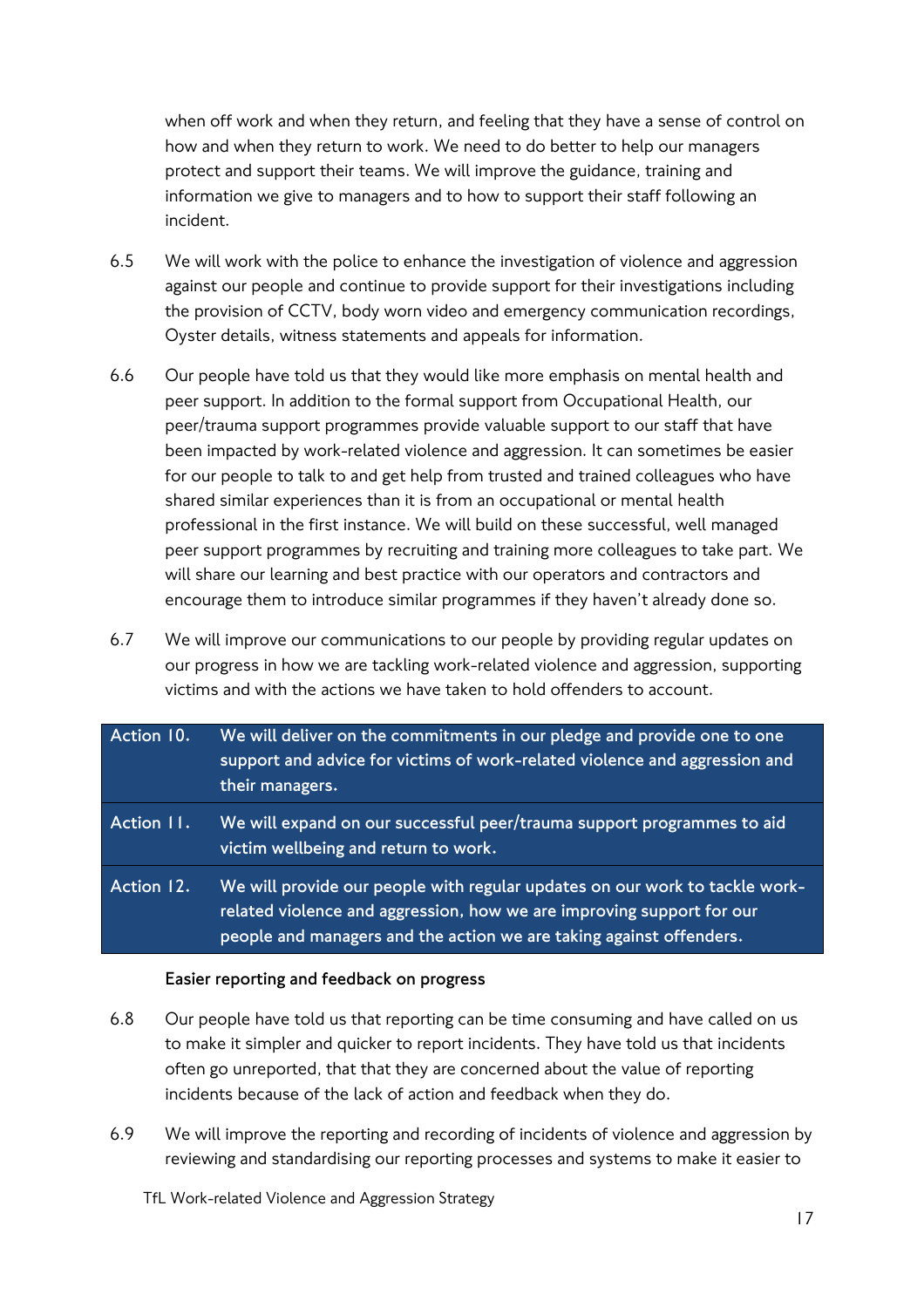report. We will work towards having a single reporting system or app for all staff working on our network.

- 6.10 We will seek to improve our case management with a system for improved tracking of action and outcomes for every incident. This will enable us to provide better support to our people and keep them updated on any developments relating to their incident and recovery.
- 6.11 Improved and consistent reporting and case management systems will help us to better understand the nature, scale and the victim and organisational impact of workrelated violence and aggression. This will be used to inform prevention activities and tasking and deployment processes for police and TfL's enforcement officers.
- 6.12 We will also seek to provide managers with regular information and analysis on the local issues affecting their teams to facilitate open and honest conversations about this and what is being done to tackle it.

## **Action 13. We will introduce an improved and consistent reporting and case management system for work-related violence and aggression incidents.**

#### **Push for strongest penalties and publicise successful outcomes**

- 6.13 Our people are concerned that that there are little to no consequences for those who harm them, physically or emotionally. We are committed to changing this and are working closely with our people, the police and other criminal justice partners to do so.
- 6.14 To help with this we need our people to support police investigations so that the offence can be investigated, and offenders can be held to account. Without the cooperation of our staff, the action we can take against offenders to bring them to justice is extremely limited. There are many understandable reasons why our people choose to disengage from the criminal justice process. We must do better to support them through this and show them that there is value in supporting a police investigation and any subsequent judicial action. We will work to identify, understand and resolve barriers to reporting incidents, including reporting to the police and supporting criminal investigations.
- 6.15 We will push for the strongest penalties possible for offenders. We will work with the police to make greater use of ancillary orders or other alternative sanctions and programmes to redress the harm caused by an offender or prevent future reoffending. This includes increased use of Criminal Behaviour Orders for those offenders that repeatedly harm or threaten our people and banning them from our transport network. We will also seek to pursue offenders through civil debt recovery processes for the costs that have resulted from their actions.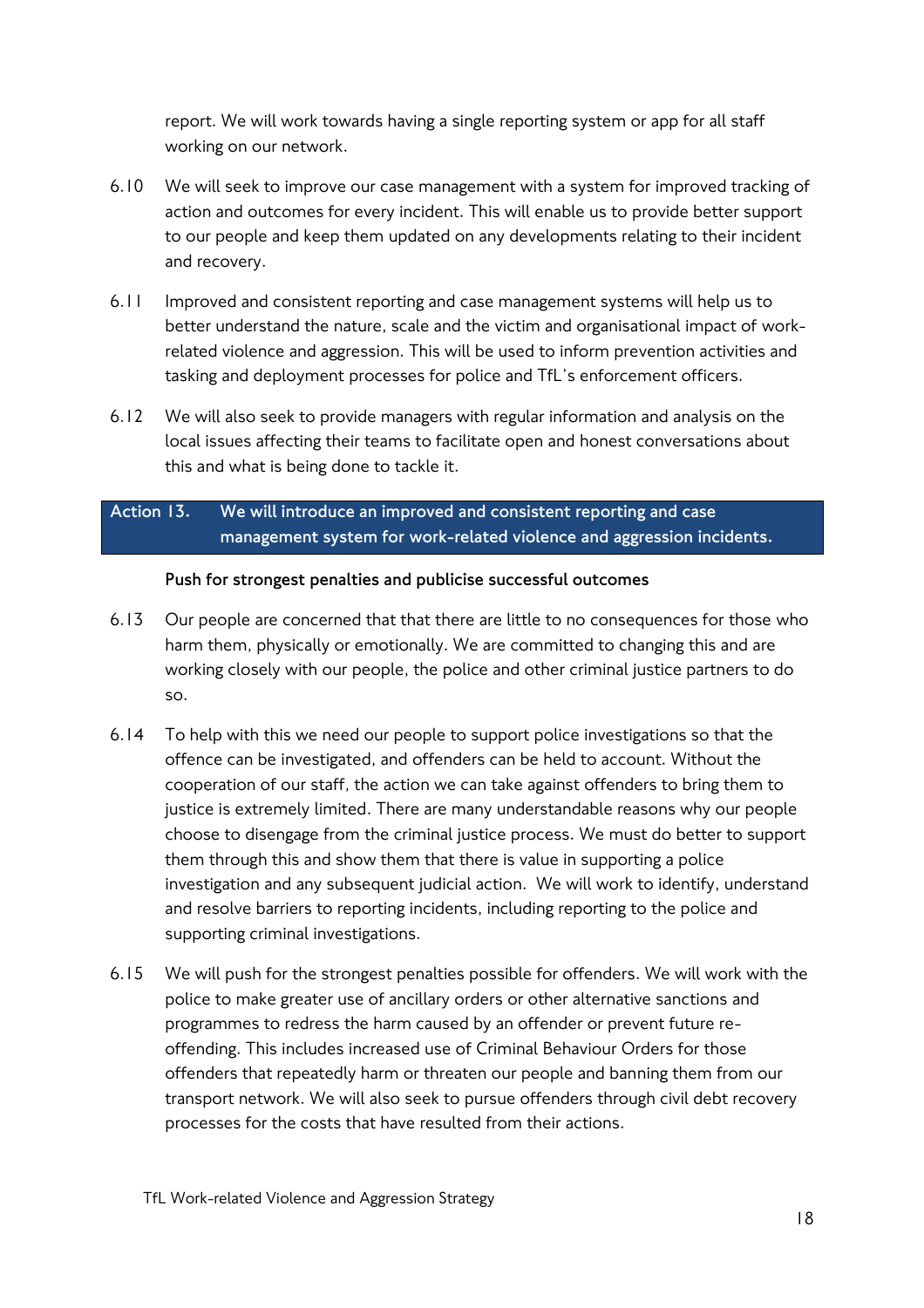- 6.16 We are undertaking a one-year trial to improve judicial outcomes for public order offences against our directly employed staff in Surface Transport. For this trial, TfL will work with the MPS and lead the investigation and prosecution of public order offences against our people. We will evaluate the trial before rolling this out wider.
- 6.17 We will engage with the Crown Prosecution Service (CPS) to improve the understanding of the impact of violence and aggression on our people and the transport sector and work with them to strengthen criminal justice outcomes for offenders. We will also work with Government to raise awareness of the scale and impact of violence and aggression against our people and to advocate for changes in legislation or sentencing guidelines to strengthen penalties for offenders.

## **Action 14. We will push for strongest penalties against offenders and make greater use of ancillary orders and other alternative sanctions to deal more effectively with those who harm our people.**

**Action 15. We will engage with the CPS and Government to advocate for changes in legislation or sentencing guidelines to strengthen penalties for offenders.**

## 7 Learn and improve

*As an organisation we must monitor our progress, evaluate our activities to identify what works and seek to continuously review, learn from and improve how we tackle violence and aggression and support our people.* 

#### **Listening to our people**

- 7.1 We will only be successful if we listen to our people's feedback and work with them on the implementation of measures that reduce the risk of violence and aggression occurring in the first place.
- 7.2 Our work-related violence and aggression summit in March 2019 and staff engagement workshop in June 2019, which involved operational and customer-facing people, trade unions, policing partners and key stakeholders, was critical to the development of this strategy. We will hold an annual summit to share best practice and learnings with transport sector organisations and those in other industries on how to better tackle violence and support our people. The annual summit will also enable our operational and customer-facing people and trade unions to review progress, share their experiences and provide feedback for future to reduce work-related violence and aggression.
- 7.3 We will survey our people's experiences of work-related violence and aggression and their views on the support victims receive and use this and other surveys to identify areas for improvement and track our progress in delivering the strategy.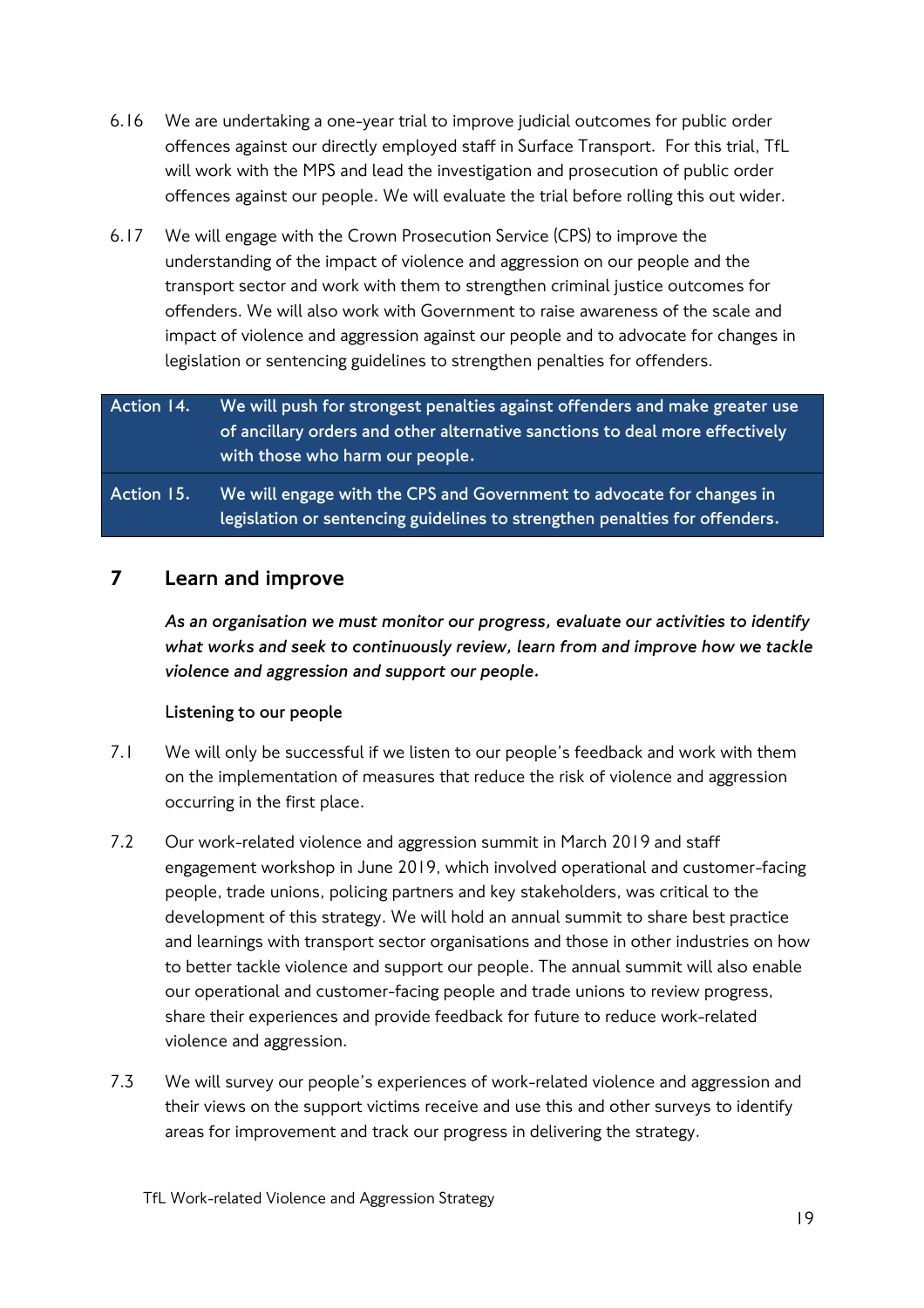- 7.4 We will also hold case review sessions, once a quarter, with representatives from across our business and the police to review a sample of cases to learn from incidents and their investigation and to act on this learning.
- 7.5 We will establish a network of work-related violence and aggression reduction advocates who will help to shape and promote our activity to tackle work-related violence and aggression. These volunteers will provide insight from colleagues about their experiences of work-related violence and provide constructive feedback on proposals, plans and activities.

**Action 16. We will provide structured opportunities for our people to share their experiences and feedback with us.**

**Action 17. We will establish a network of work-related violence and aggression reduction advocates to help shape and promote our activity.**

#### **Learning and improving**

- 7.6 We will improve the collection, analysis and reporting of work-related violence and aggression data to better understand and respond to the causes and triggers of violence and aggression against our people and to evaluate measures to tackle this.
- 7.7 We will monitor developments and innovation across the transport sector and other industries, in the UK and worldwide, to identify what works in tackling violence and aggression and supporting staff. This includes sharing best practice and learning from the Government's NHS violence reduction strategy, the work of the National Police Chiefs' Council to reduce assaults on police and police staff and the Rail Delivery Group's Work Place Violence Group.
- 7.8 We will include a pan-TfL work-related violence and aggression safety management framework in the existing TfL safety management frameworks to ensure a systematic, proactive approach to preventing incidents and supporting our people. This will incorporate our guidance, risk management, safety promotion and assurance.
- 7.9 We will use the learnings from our case reviews, monitoring and data analysis to identify gaps in our prevention and support activities and address these through annual action plans.

**Action 18. We will improve the collection, analysis and reporting of work-related violence and aggression incidents. Action 19. We will adopt a TfL-wide safety management framework to ensure a systematic, proactive approach to preventing incidents and supporting our people.**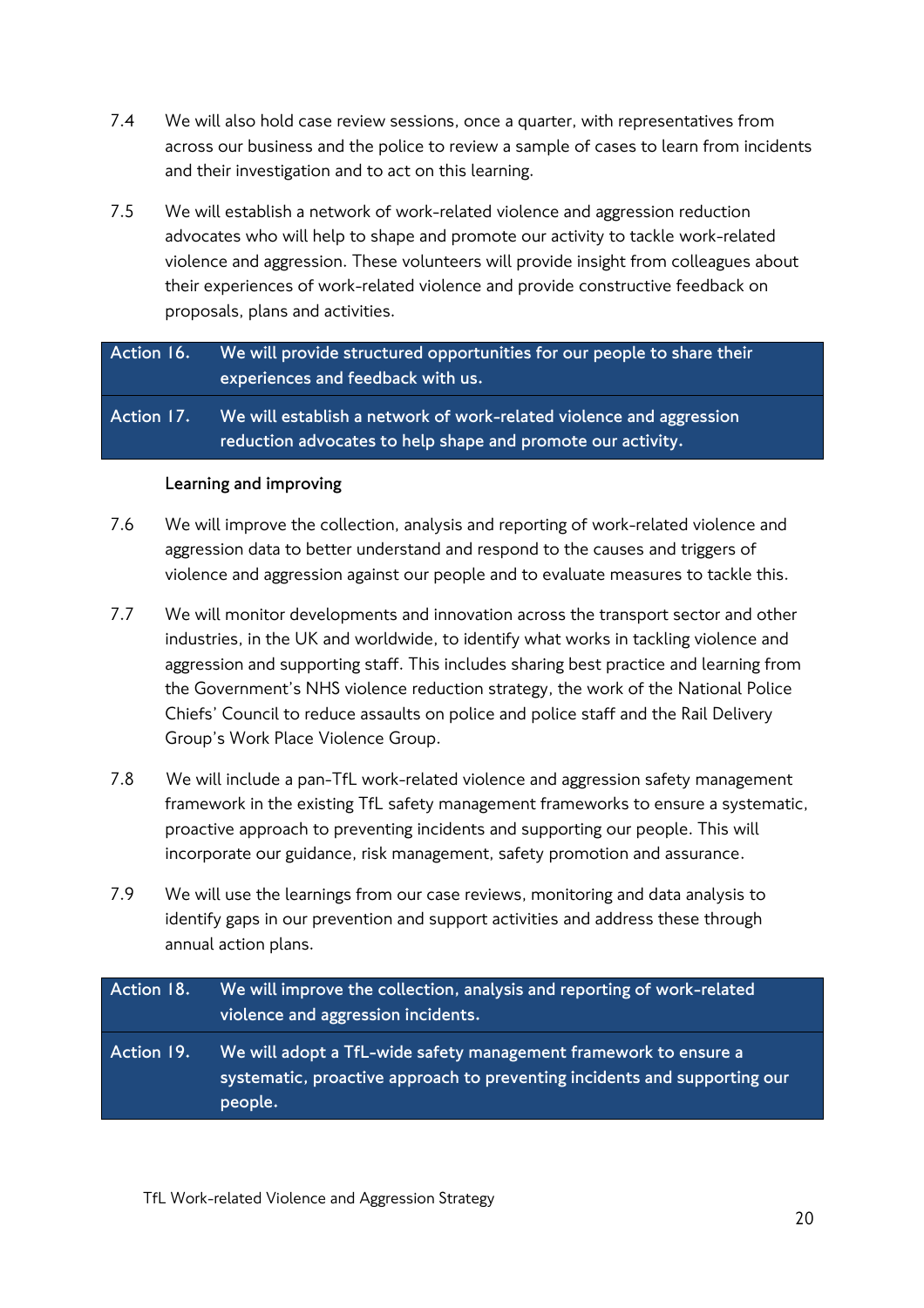## **Action 20. We will monitor what works in tackling work-related violence and aggression, learning from other organisations learn from across the transport sector and other industries.**

#### **Accountability**

7.10 We will be accountable to the TfL Board's Safety, Sustainability and Human Resources Panel (SSHRP), reporting quarterly on our activity and progress to prevent violence and aggression and to support our people when incidents do occur. SSHRP meeting papers are published on our [website](https://tfl.gov.uk/corporate/publications-and-reports/safety-sustainability-hr) for external scrutiny.

## **Action 21. We will be accountable to TfL Board for delivery of this strategy and will provide regular updates on progress to the Safety, Sustainability and Human Resources Panel.**

## 8 Measuring success

- 8.1 In addition to measuring our progress in delivering the actions in this strategy, we will establish a set of performance indicators to measure our progress towards eradicating work-related violence and aggression.
- 8.2 We recognise that there is underreporting of work-related violence and aggression incidents and the strategy seeks to encourage and give our people the confidence to report all incidents. If we are successful, we anticipate seeing an increase in reported incidents in the short to medium term, particularly in verbal assaults and threatening behaviour. However, we expect that most physical assaults resulting in injury will already be reported and we would expect to see a reduction in these with the delivery of the strategy's prevention actions.
- 8.3 We will be undertaking further analysis of work-related violence and aggression data to finalise the list of indicators and establish a baseline for these. A summary of the indicators is shown in the table overleaf.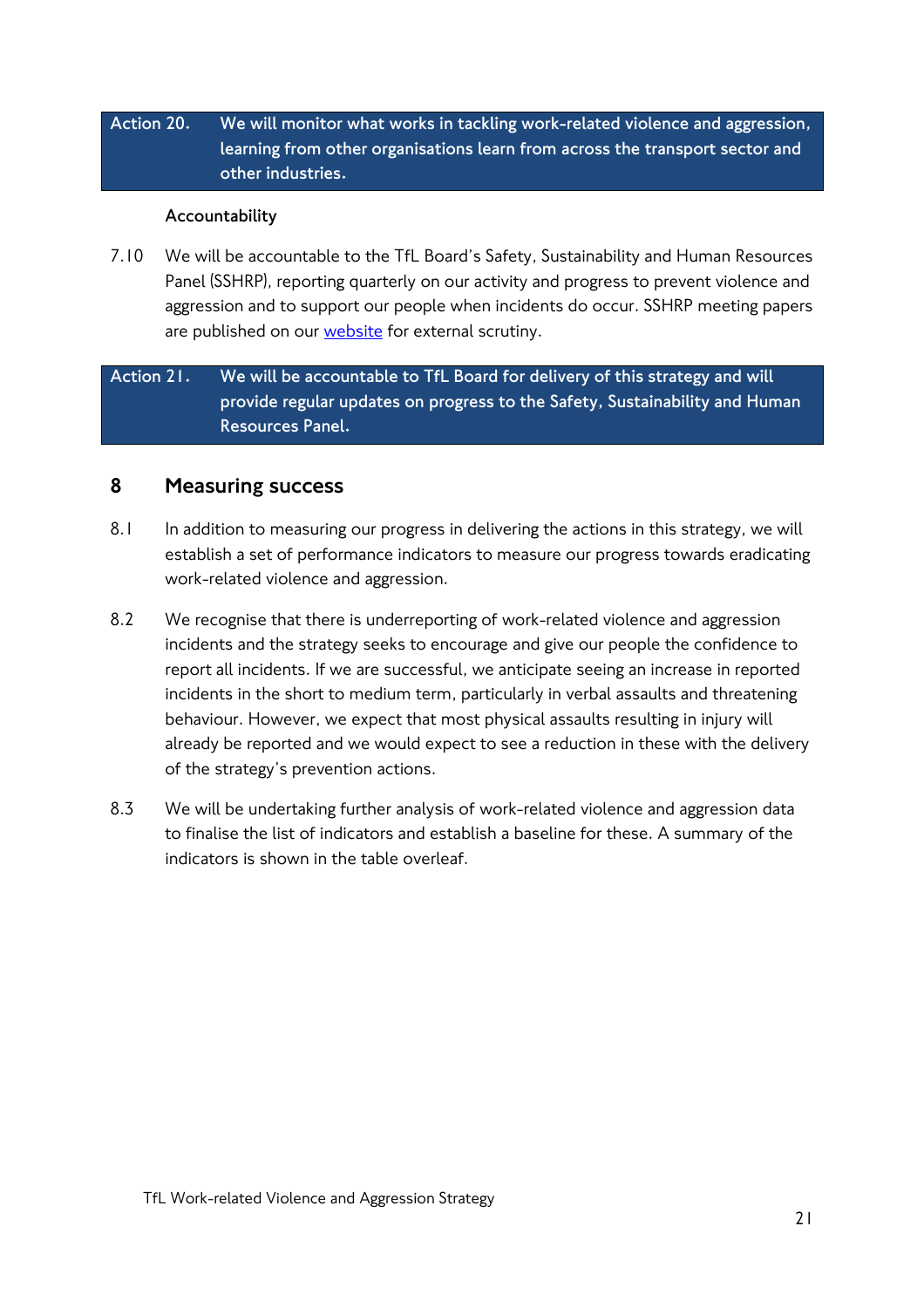| Indicator                                                                                                          | <b>Expected improvement</b>                                                                                     |
|--------------------------------------------------------------------------------------------------------------------|-----------------------------------------------------------------------------------------------------------------|
| Number of incidents reported (total, by mode<br>and for TfL and contractors)                                       | Increase in the number of reports                                                                               |
| Number of recorded crimes - violence with<br>injury (total and by mode)                                            | Reduction in the number of offences involving<br>serious injury                                                 |
| Solved rate for violence with injury offences<br>(total and by mode)                                               | Increase in the solved rate                                                                                     |
| Number of recorded crimes - violence without<br>injury (total and by mode)                                         | Increase in the number of reported offences                                                                     |
| Solved rate for violence without injury offences<br>(total and by mode)                                            | Increase in the solved rate                                                                                     |
| Number of recorded crimes - pubic order (total<br>and by mode)                                                     | Increase in the number of reported offences                                                                     |
| Solved rate for public order offences (total and<br>by mode)                                                       | Increase in the solved rate                                                                                     |
| Percentage of staff victims supporting police<br>investigation and criminal justice process (total<br>and by mode) | Increase in the percentage of staff victims<br>willing to support investigation and criminal<br>justice process |
| Number of criminal prosecutions violence and<br>public order offences and percentage of<br>successful outcomes     | Increase in the percentage of successful<br>outcomes                                                            |
| Number of TfL prosecutions for public order<br>offences and percentage of successful<br>outcomes                   | Improvement on police outcomes for public<br>order offences                                                     |
| Survey measure to track levels of work-related<br>violence and aggression experienced by our<br>people             | Reduction in percentage of staff who have<br>experienced workplace violence and aggression<br>in last year      |
| Level of victim satisfaction (measured by police<br>survey)                                                        | Improvement in victim satisfaction                                                                              |
| Number of ancillary orders against offenders                                                                       | Increase in the number of ancillary orders given                                                                |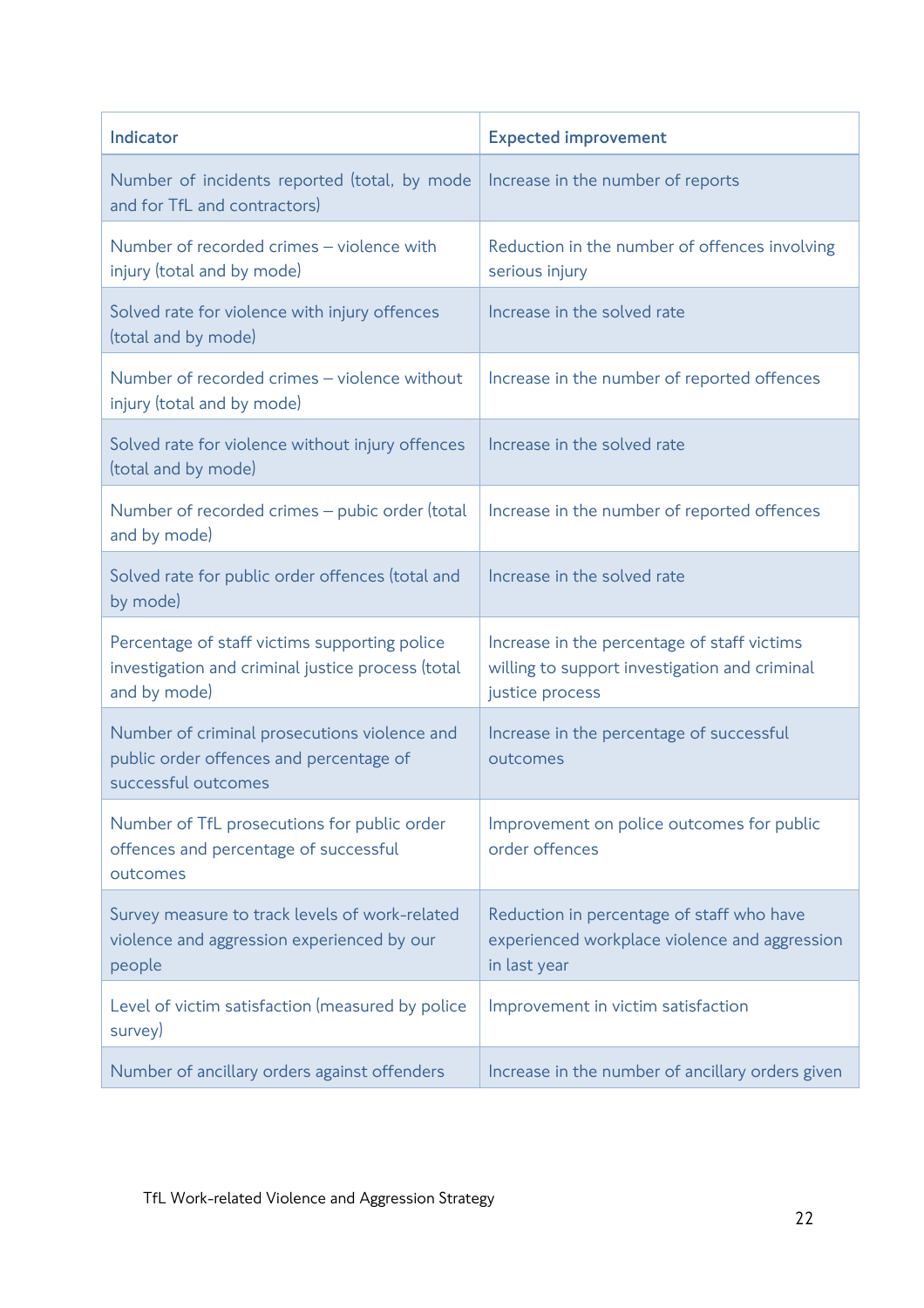## Summary of actions

- **Action 1.** TfL, our policing partners, operators and contractors pledge to our people to tackle work-related violence and aggression.
- **Action 2.** We will double the size of our dedicated work-related violence team to 22 to lead on the implementation of this strategy.
- **Action 3.** We will work closely with our people and our partners to address the common causes of violence and aggression through effective, coordinated action.
- **Action 4.** We will harness police support to reduce risk of harm and support our people.
- **Action 5.** We will strengthen our own enforcement capability and invest in additional police officers to deal with the common triggers of work-related violence and aggression and to provide reassurance and support to our people.
- **Action 6.** We will invest in personal safety equipment, such as body worn video cameras, in line with operational requirements.
- **Action 7.** We will improve the consistency and standard of conflict management and deescalation training and guidance for our people.
- **Action 8.** We will use different communications channels to emphasise our zero-tolerance approach to violence and aggression against our people.
- **Action 9.** We will publicise successful outcomes against offenders to demonstrate that there are consequences for those who assault or threaten our people.
- **Action 10.** We will deliver on the commitments in our pledge and provide one to one support and advice for victims of work-related violence and aggression and their managers.
- **Action 11.** We will expand on our successful peer/trauma support programmes to aid victim wellbeing and return to work.
- **Action 12.** We will provide our people with regular updates on our work to tackle workrelated violence and aggression, how we are improving support for our people and managers and the action we are taking against offenders.
- **Action 13.** We will introduce an improved and consistent reporting and case management system for work-related violence and aggression incidents.
- **Action 14.** We will push for strongest penalties against offenders and make greater use of ancillary orders and other alternative sanctions to deal more effectively with those who harm our people.
- **Action 15.** We will engage with the CPS and Government to advocate for changes in legislation or sentencing guidelines to strengthen penalties for offenders.
- Action 16. We will provide structured opportunities for our people to share their experiences and feedback with us.
- **Action 17.** We will establish a network of work-related violence and aggression reduction advocates to help shape and promote our activity.
	- TfL Work-related Violence and Aggression Strategy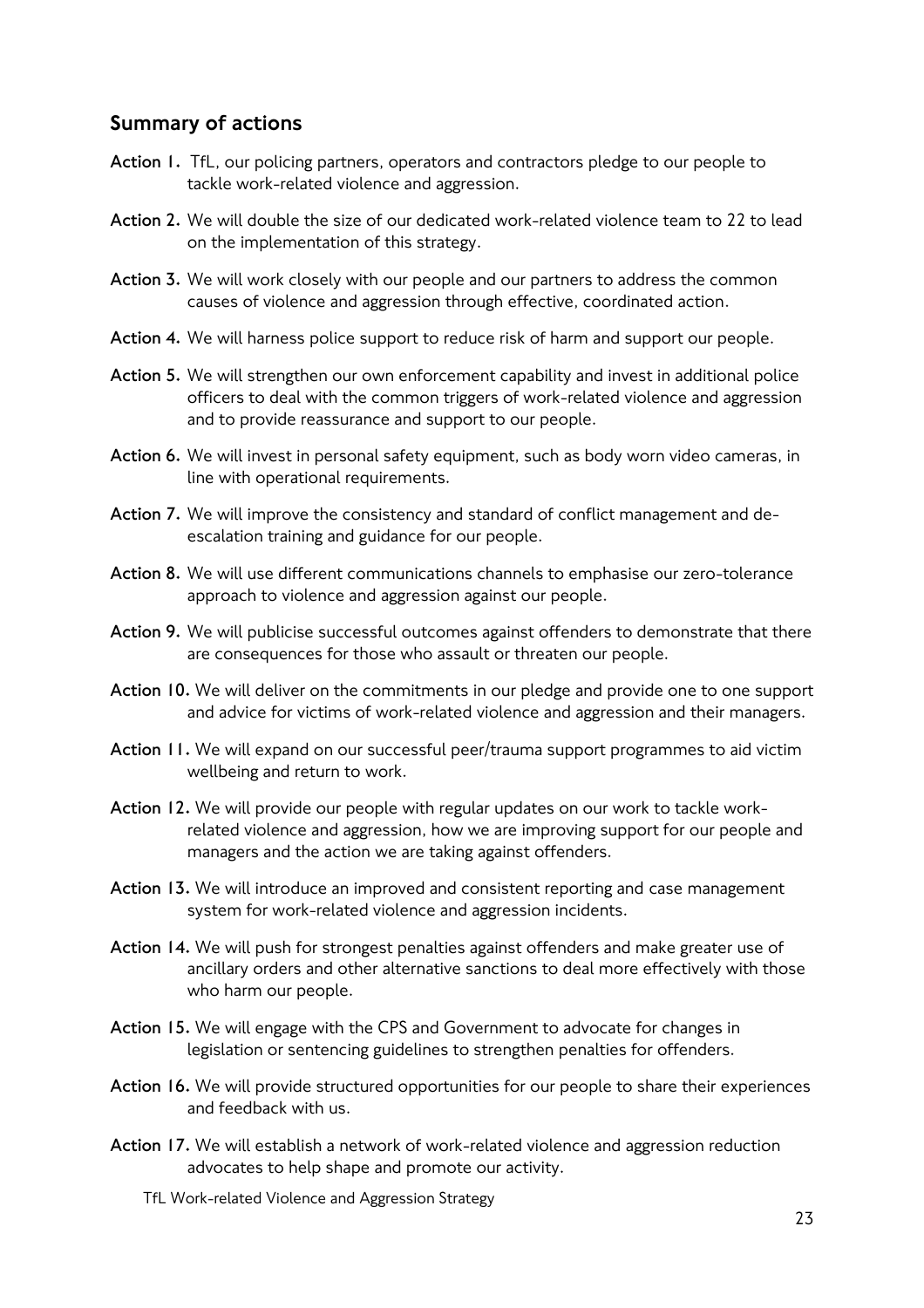- **Action 18.** We will improve the collection, analysis and reporting of work-related violence and aggression incidents.
- **Action 19.** We will adopt a TfL-wide safety management framework to ensure a systematic, proactive approach to preventing incidents and supporting our people.
- **Action 20.** We will monitor what works in tackling work-related violence and aggression, learning from other organisations learn from across the transport sector and other industries.
- **Action 21.** We will be accountable to TfL Board for delivery of this strategy and will provide regular updates on progress to its Safety, Sustainability and Human Resources Panel.